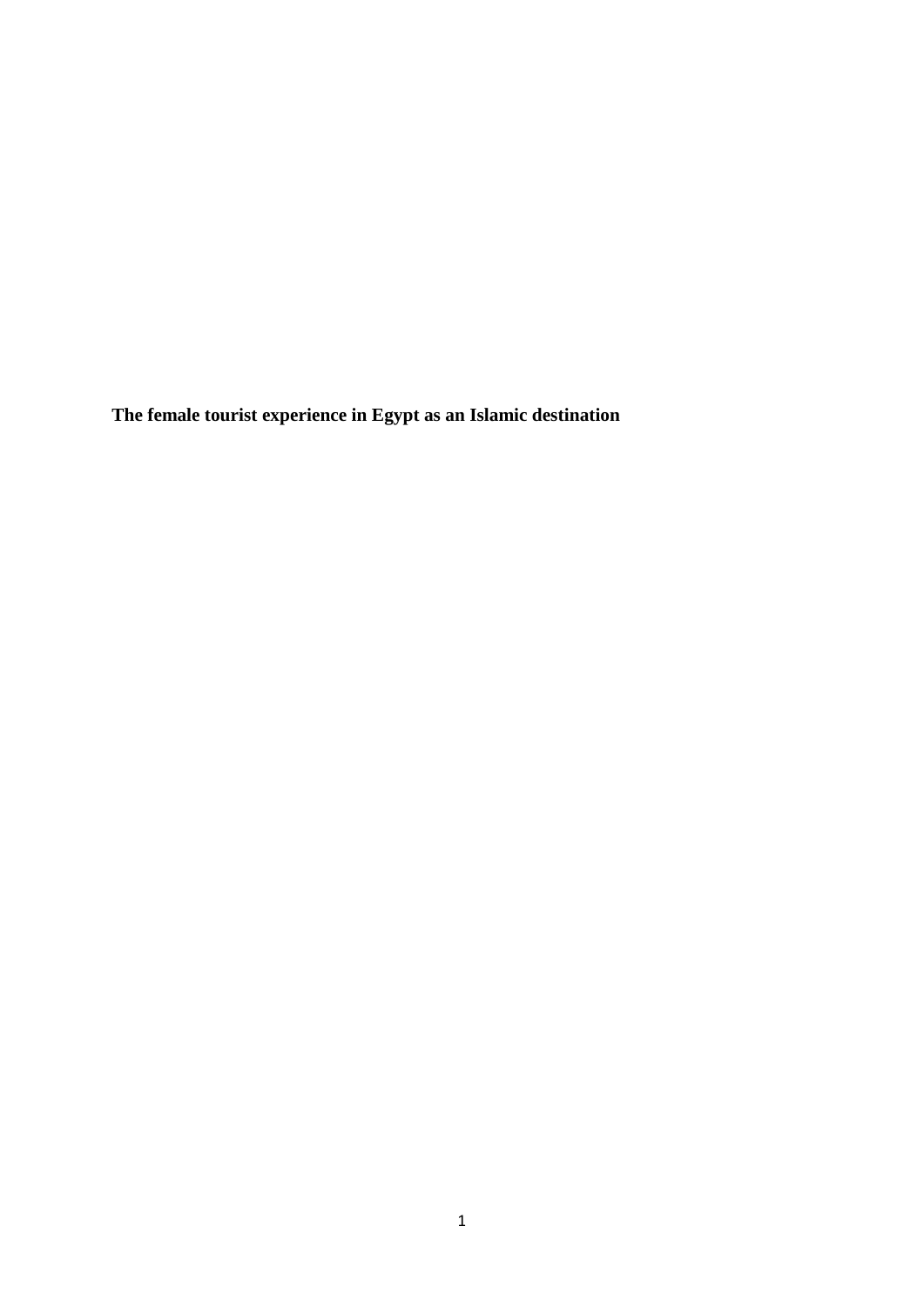### **Abstract**

In Islamic destinations female tourists face the added challenge of negotiating their way through male constructed local norms. This paper fills the gap in gender and tourism research with a focus on female tourists' experiences in Egypt as an Islamic destination, outlining the diverse ways in which gender shapes and influences their experiences. A qualitative approach was taken to explore women's coping strategies with the male sexualised gaze that they encountered during their holiday in Egypt, and sheds light on measures taken towards safeguarding themselves. Their experiences were highly influenced and often involuntarily altered by unwanted male attention and sexual harassment, as the women felt the need to fit into local female norms of behaviour in order to safeguard themselves.

### **Key words**

Female tourists- gender - Egypt- Islam - sexual harassment - coping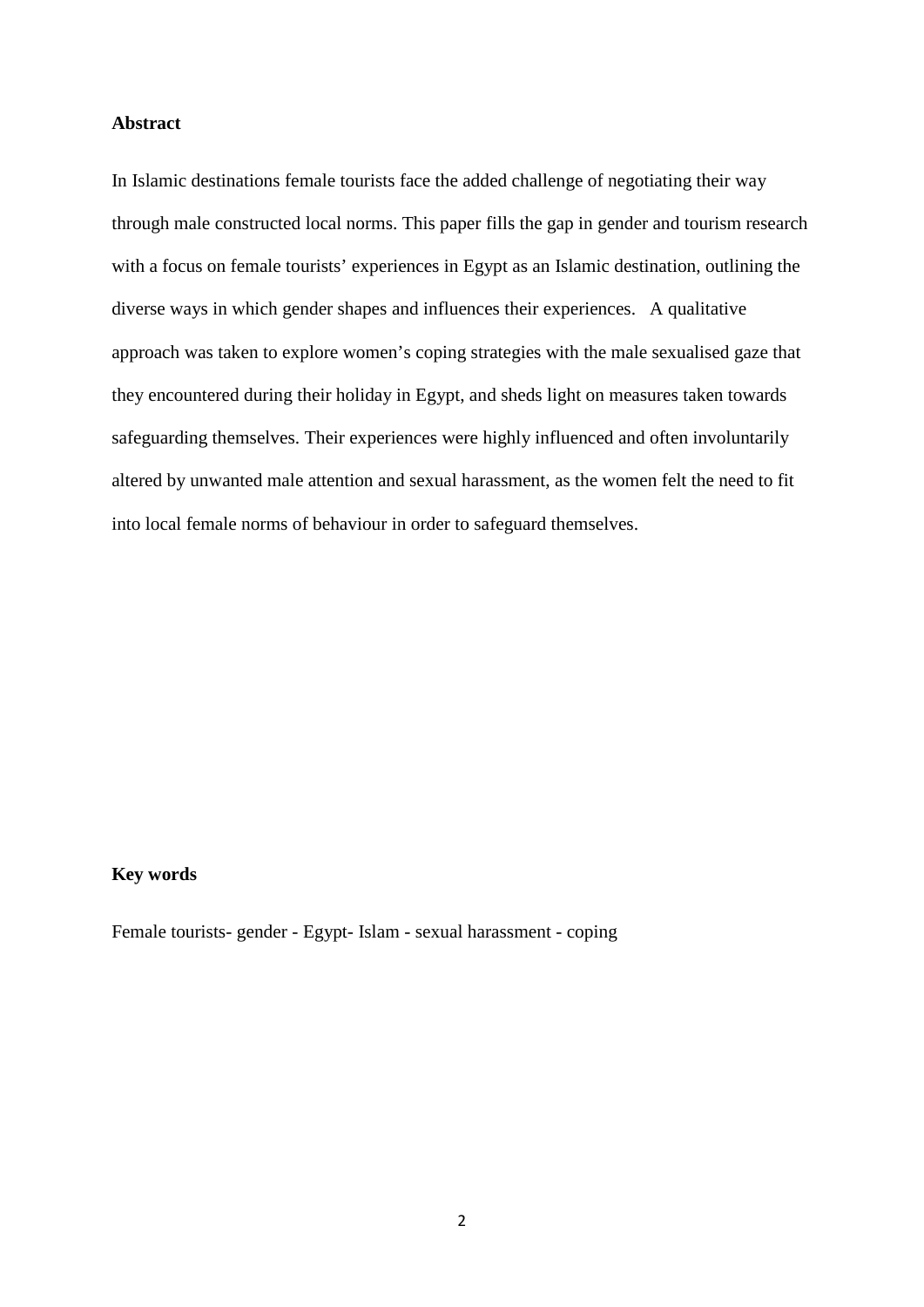## **Introduction**

In sociology, gender is viewed as an important explanatory variable that shapes opportunity and behaviour. In 1995, Swain called for a feminist approach to tourism research, grounded in an understanding of gender as a significant variable in any study of human relations. Women and men are involved differently in the consumption and construction of tourism (Figueroa-Domecq, Pritchard, Segovia-Perez, Morgan & Villace-Moliero, 2015). Indeed, researchers have increasingly focused on the female tourist experience, specifically on the motivations for and the benefits and challenges involved in travelling either in company or alone. The current study builds on this body of work by offering a focus on the female tourist experience of holidaying in an Islamic destination, in this case Egypt.

It is widely acknowledged that the cultural norms of the host destination will affect the reception offered to tourists by the host community: travel is uniquely linked to the social context, as well as to religion (Battour , Ismail, & Barrur, 2010). It is also recognised that Islam occupies a central role in Islamic societies in informing accepted values and behaviour (Ghadami, 2012), and that the role of and attitudes towards women are shaped by both religion and culture (Al-Hibri, 2000; Ali, 2015). Islamic societies are generally governed by Shari'a law (Stephenson, 2014), which organises relationships between individuals, and is driven from the Qu'ran and the Sunnah (Zaman, Afridi, & Saleem, 2013). While the Qur'an offers a detailed source of information on the principles of Islam, the Sunnah offers an account of the life of the prophet Mohammed and his disciples, as chronicled in the Hadiths (Ali, 2015). Together the Qu'ran and the Sunna provide a social and moral structure for day to day life in Islamic societies (Sanad , Kassem, & Scott, 2010). This is reflected in the following: "and He is with you wherever you are" (the Qu'ran, 57:4).

Stephenson (2014) observes that Islam is embedded within the commercial provision of hospitality including food and accommodation. While the relationship between Islam and tourism has stirred significant academic interest (see Al-Hamarneh and Steiner, 2004; Aziz, 2001; Battour et al., 2010 ; Din, 1989; Sanad et al., 2010; Timothy and Iverson, 2006; Zamani-Farahani and Henderson, 2010; Stephen, 2014), the experiences of Western non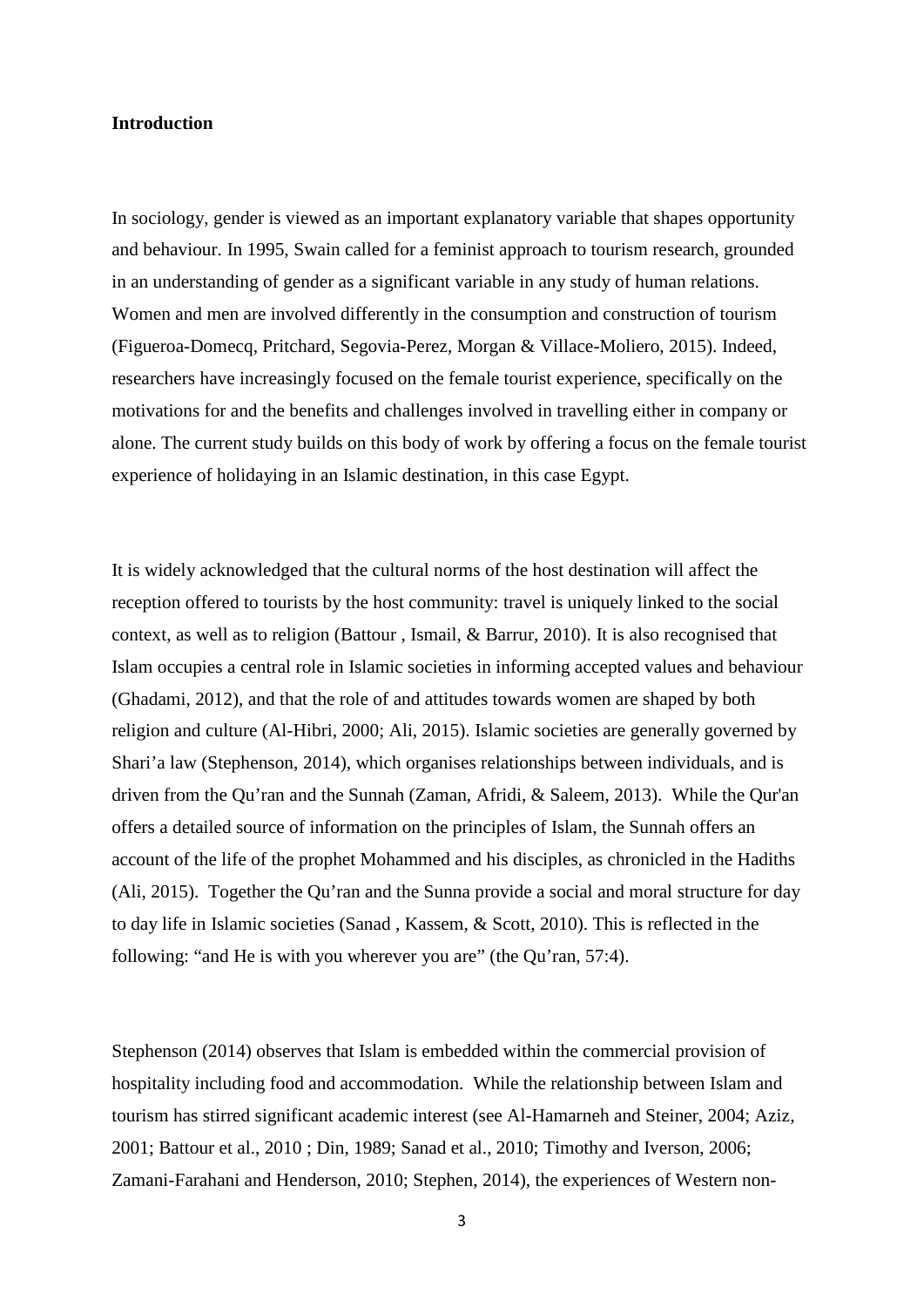Muslim female tourists in Islamic destinations have received scant attention. As Wilson and Little (2008) state in their qualitative study of solo female travel, negotiating unfamiliar spaces and places can be daunting for tourists, particularly those travelling independently. This is exacerbated for women travelling in patriarchal societies, where attitudes towards women may inform the treatment they receive (Jordan and Gibson, 2005), whether they are in company or not. It is this issue that we wanted to investigate in this exploratory study of female tourist experiences in Egypt as a Muslim destination, which will help to illuminate how gender shapes women's interactions and how they negotiate movement in patriarchal cultures. Cultural norms in Egypt enable men to act on the basis of gendered privilege (Al Hibri, 2000; Ghadami, 2012). This results in an atmosphere of gender inequality that is felt in everyday life. Women are less socially valued in Egypt than men (Goldschmidt, 2004), thus female tourists in Egypt may be challenged by the attitudes associated with Egypt's patriarchal society.

Despite the tumultuous events of the Arab Spring in 2011, the Middle East attracted 54.9 million international tourist arrivals in 2012 (UNWTO, 2012), a decrease however of 5.6% from 2010. Egypt is the second most popular tourist destination in the Middle East after Saudi Arabia which, as the home of the Islamic pilgrimage, is heavily visited by Muslim pilgrims all year round. Egypt's tourism market more than doubled from 5.5 million in 2000 to 14 million in 2010 (Mintel, 2011; World Bank Group, 2015). However, following the 2011 Egyptian revolution calling for freedom and social justice, then the ousting of Mubarak's government, tourist arrivals declined to 9.7 million in 2011, and to 9.1 million in 2013 (World Bank Group, 2015). During the Muslim Brotherhood leadership in 2012/2013, Egyptian society became highly conservative as its aim was to rid Egypt of Western influence through the adoption of an Islamic path (Munson, 2001). This further reduced its attractiveness to tourists. Declining arrivals led to hotel closures (Egypt Independent, 2013). Furthermore, the terrorist attack on the Russian airplane in Sharm El Sheik in 2015 led the British and Russian authorities to suspend flights into Sinai (The Guardian, 2015). This undermines the progress that Egypt has made to revive its tourism market since the 2011 uprising (Knell, 2015). Historically, Egypt has endured major acts of terrorism directed at tourists, such as the Luxor incidents in 1992 and 1997 and the attacks on Taba hotels in 2004 (Wilson, 2011). The country, however, has continued to aggressively promote tourism and to work towards eradicating acts of terrorism (Mintel, 2011).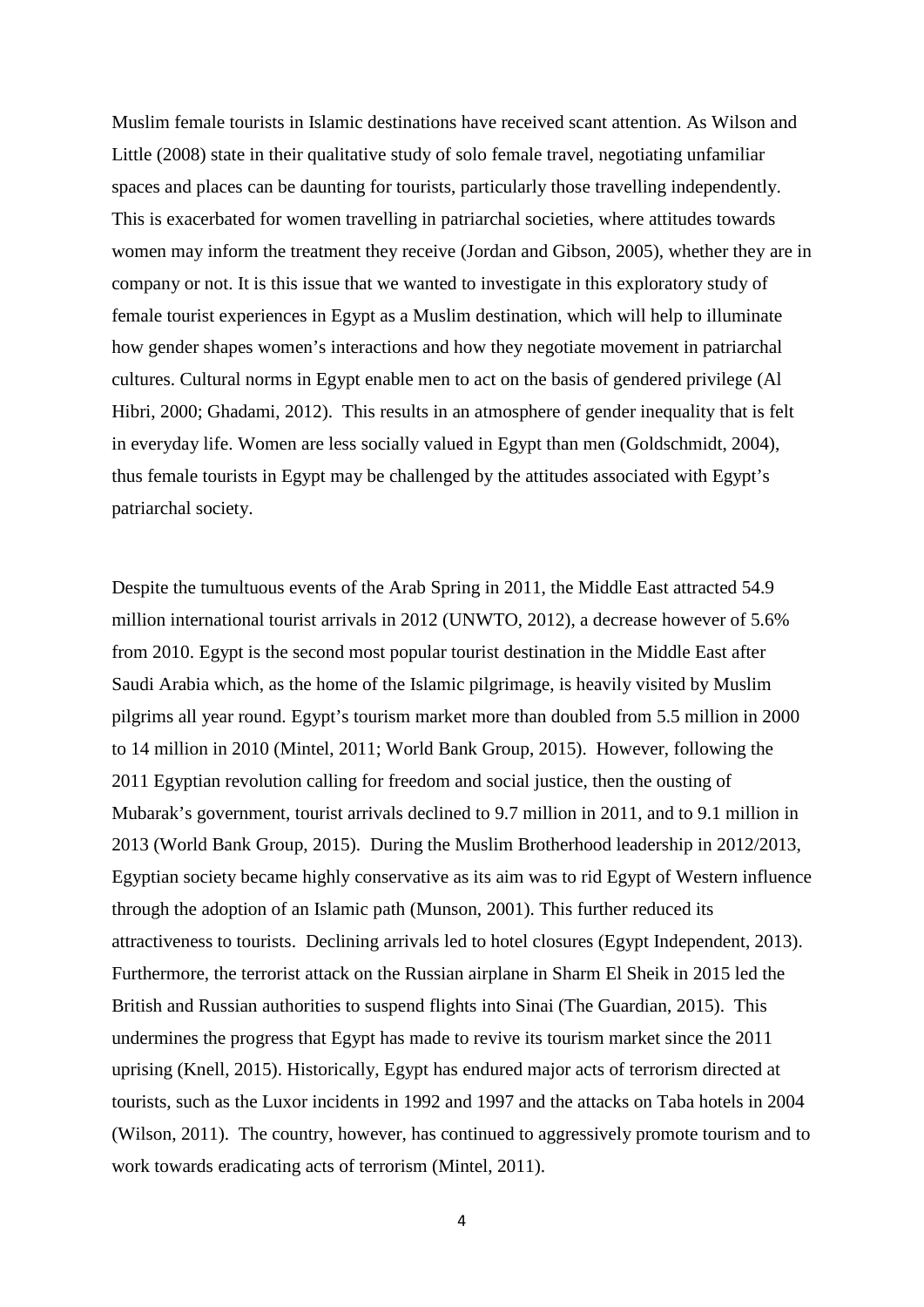Egypt is known for its Nile cruises which accounted for 10,000 trips per year prior to 2011 (Ward and Machan, 2015). The Egyptian cities of Sharm El Sheik, Dahab, Hurghada, Cairo and Luxor are among the top 10 destinations in the Middle East, attracting tourists from a mix of nationalities, particularly Russia, the UK and Germany (Mintel, 2011). In 2006, over 1 million British tourists visited Egypt, making the UK the biggest source market (Research and Markets, 2013). Emerging tourist markets include Eastern and Central Europe. Egypt's ancient history and archaeological sites and its rich marine life make it a unique travel destination for cultural and heritage tourism and nature-based tourism (Shaalan, 2005). Ayad and Shujun (2012) found that visiting the pyramids and the historical sites, taking a Nile cruise and seeking business opportunities were Chinese travellers' key motives for visiting Egypt. However, it must be noted that little research has focused on the motivations of tourists to Egypt.

Much of the literature on Egyptian tourism focuses on attitudes to risk and decision-making. Ahmed and Kadir (2013) for example investigated the impact of information sources on travel behaviour post the 2011 uprising. They highlighted the role of the mass media in shaping people's intentions to visit Egypt. Sustainable tourism is also a theme of research on Egypt, with Ghanem and Saad (2015) and Shaalan (2005) highlighting the role of the government in protecting natural heritage. Finally, some research has been conducted on women's employment in Egypt, finding that women's participation in tourism work is limited and that sociocultural norms confine women to the home (Zaytoun, Heiba, & Abdelhakim, 2010; Abou-Zeid, 2006). Given the importance of tourism to the Egyptian economy, an understanding of the female tourist experience in Egypt should be of value to the tourist authorities. There is also clearly sociological value to the study in terms of both increasing our understanding of what it means to be a woman travelling through an Islamic destination and shedding light on life for women in Egypt.

## **Literature review**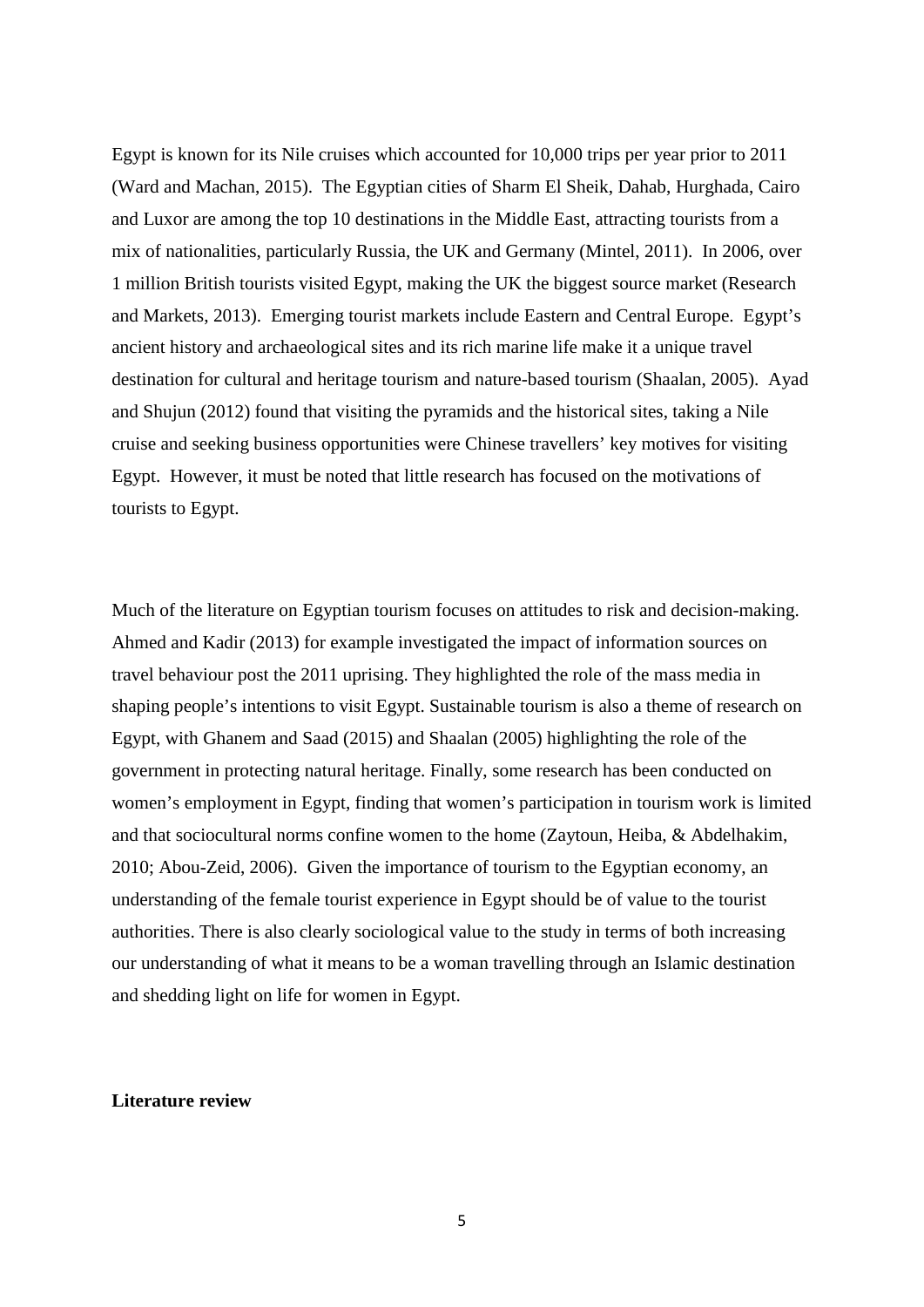Pennington-Gray and Kerstetter (2001) argue that female tourists have different expectations of and attitudes to travel. In their study of women travelling independently, Cockburn, Friend & McIntosh (2006), for example, cite a desire for self-discovery, enlightenment, education and respite from the confines of their domestic environment. In Poria's (2006a) study of an Israeli lesbian woman's travel experience, anonymity and existential authenticity are noted as motivating factors. Meanwhile in their research into all-female holiday-makers, Junek , Binney, & Winn (2006) highlight pampering and social interaction. In their quantitative study of graduate female tourists, Pennington-Gray & Kerstetter (2001) cited nature, education, shopping and excitement as benefits of the trip. This is supported by Lin and Lehto (2006) who add self-development opportunities, and by McNamara and Prideaux (2010) who also note rest and relaxation, visiting friends and family, and spending quality time with their family.

Escape from familial responsibilities is a recurrent theme. In research on the holiday experiences of women with a child under the age of 15, Small (2005) reports a desire for freedom from domestic roles especially from childcare. Though family holidays offered the benefits of bonding and education for children, the women yearned for a space of their own. Berdychevsky, Gibson, & Poria (2013a) also comment on the promise offered by tourism of freedom from a restrictive domestic role. According to Durko and Petrick (2013), however, independent holidays are not just a source of escape, but can be attributed to work constraints necessitating separate trips. Conversely, they state that family holidays are increasingly the only way for families to bond in the face of decreasing family time.

The feminist notion of resistance has received some attention in studies on female tourists. As Wearing (1998) notes, it is in their leisure space that women can challenge and resist dominant discourses of subordination. Yang, Khoo-Lattimore & Arcodia (2016), for instance, found that female Asian tourists resisted cultural expectations of women simply by travelling solo. Other scholars have referred to resistance to gendered expectations of appropriate sexual behaviour (Berdychevsky, Gibson, & Poria, 2015). Indeed, Berdychevsky, Poria, & Uriely (2010) and Berdychevsky, Poria, & Uriely (2013b) identify liberation from social norms for sexual behaviour as a motivating factor for travel. Their qualitative studies reveal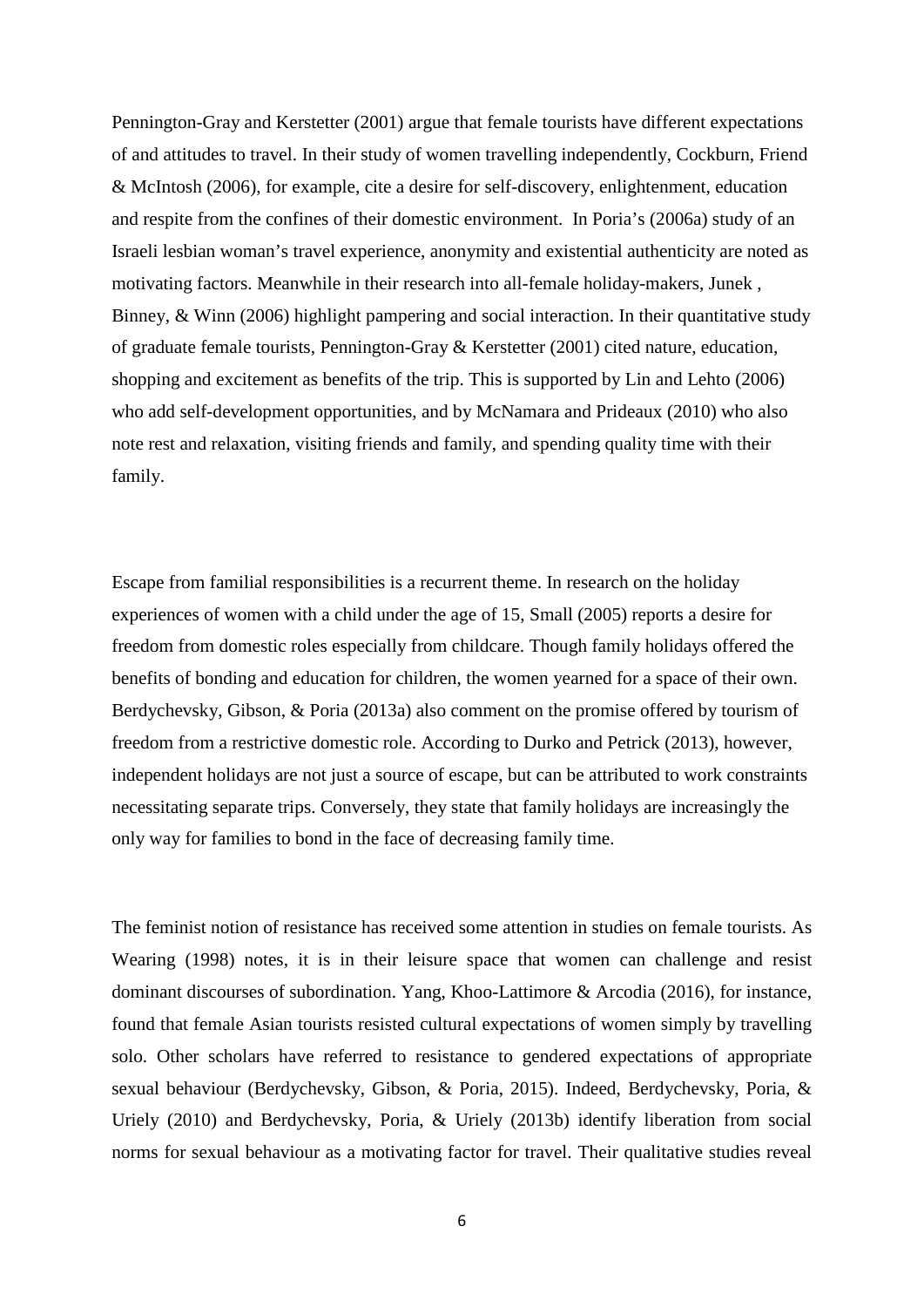that the tourist trip is perceived as a liminoid time-space where women can explore alternative sexual behaviour with steady or casual partners. Berdychevsky et al. (2015) explain that tourism offers a unique atmosphere that permits a freeing of sexual behaviour away from the home environment; it is a 'stage for performing alternative subjectivities' (p. 68).

Studies on female tourists also highlight the challenges that women face on holiday. Cockburn et al. (2006) report that danger and security are important themes: men are always viewed with suspicion by female tourists. Jordan and Gibson (2005) conceptualized their female participants' feelings of vulnerability, self-conspicuousness, and fear of harassment as a kind of surveillance, deriving from the male sexualized gaze, which they attribute to the objectification of women. Their study's focus is on unwanted, uninvited and sexualised male attention that can be considered to constitute sexual harassment. Described as a kind of sexualised surveillance, the gaze is exercised by men (usually local) on women (the tourists).

In their qualitative study of solo female tourists, Wilson and Little (2008) use Valentine's (1989) concept of the 'geography of women's fear' to explore their experiences. Prior to their trip, women perceived access to certain tourist destinations and places to be restricted due to local attitudes toward solo female tourists. Entire countries and regions were perceived as 'unsafe' or 'off-limits'. Of interest to this paper is that as a generically-described region, this included the Middle East. Meanwhile, McNamara and Prideaux's (2010) study of solo female tourists in Tropical North Queensland found no safety issues, leading the authors to conclude that the importance of this factor is a function of the safety of the destination.

In an extension to Valentine's thesis, Wilson and Little (2008) argue that there is a 'geography of women's travel fear', which works to perpetuate the notion that solo travel is somehow unsafe, and in places, inappropriate. It is important to acknowledge that vulnerability is experienced both at home and on holiday: fears, constraints and structural inequalities impact on women's lives every day and everywhere (Aitchison, 2005; Wilson and Little, 2008). Nevertheless, vulnerability may be greater in an unfamiliar destination

7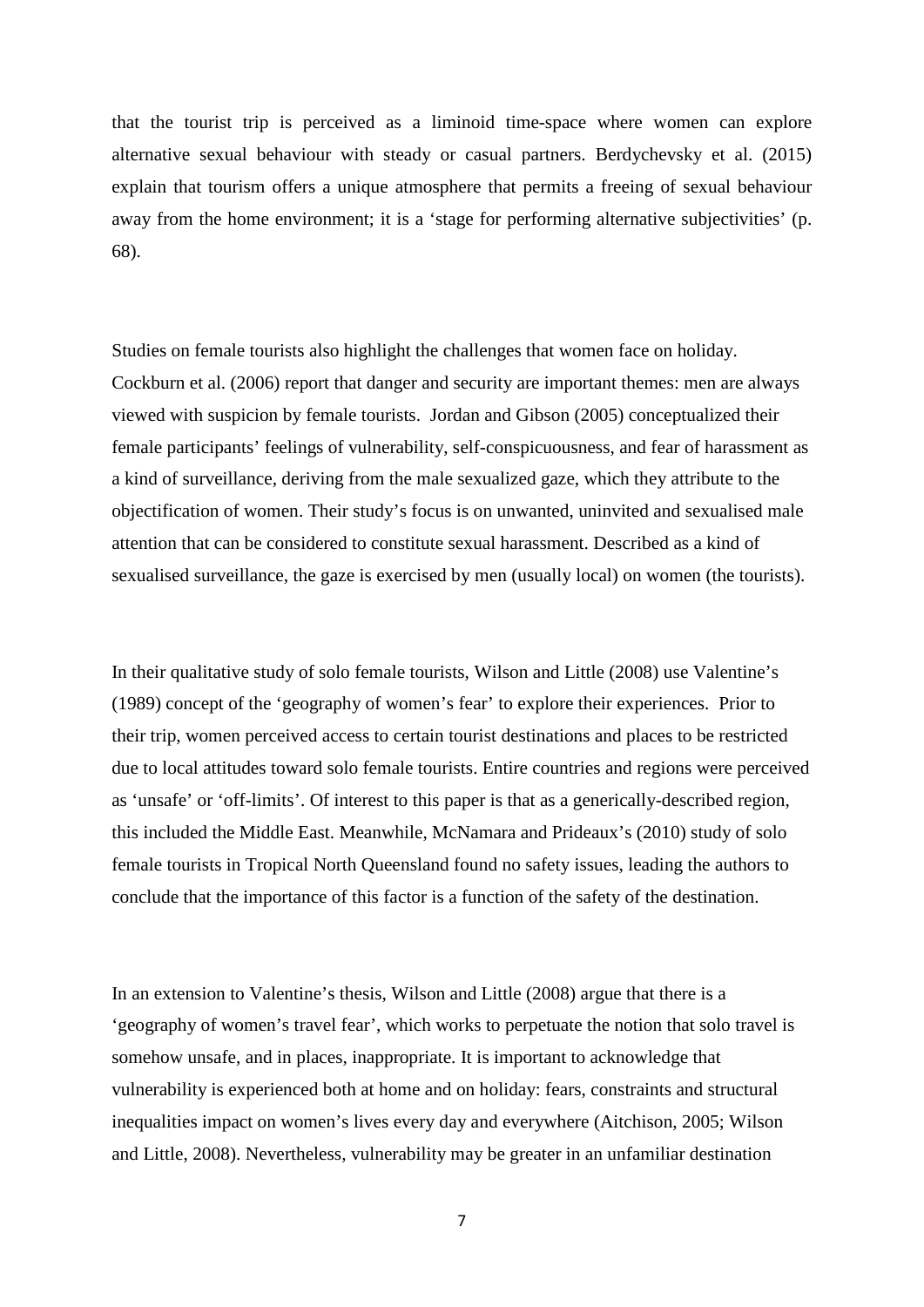whose norms and values are distinct from the tourists' own. Scraton and Watson (1998) observe that public leisure space should be conceptualised as a gendered and sexualized arena. From a feminist perspective, space and place are increasingly critically analysed as sociocultural constructions rather than simply as physical locations (Wilson and Little 2008; Aitchison, 1999).

It must be acknowledged that, though outside the remit of the current study, women are not the only group that is prone to feelings of vulnerability and subject to the gaze of the other. Brunt and Brophy (2006) highlight the prevalence of the victimisation of gay tourists, whilst Poria and Taylor (2001) point to the reassuring anonymity of the internet for gay tourists booking holidays. Meanwhile, Poria (2006b) notes in his study of gay and lesbian hotel guests that personal safety and equal treatment from hotel staff and guests are highly important factors in the hotel experience. As Pritchard and Morgan (2000) observe, the polarizing male, heterosexist gaze still dominates, and remains to be challenged. Heimtun (2010) also notes the dominance of the 'heterofamily reality', whose gaze acts as a judgment on those who do not conform to accepted norms of interaction.

Due to their fear of harassment or male violence, studies on female tourists often document the measures women take towards warding off male attention. Wilson and Little (2008) state that fear develops as a result of personal experience and word-of-mouth or media stories of attacks on women, and as such women use a number of avoidance strategies in their use of public space, such as restricting their movements to certain areas and certain times of the day. Outside their home environment, it may often be difficult to decide what space is safe, thus women may retreat even more. Much of women's fear of violence is based on perception; nevertheless there are good grounds for their fears, as around the world, women are the primary victims of sexual attack (World Health Organisation, 2014). Indeed, in Egypt, foreign reporters Lara Logan, American network CBS, Sonia Dridi, France 24, and a reporter from the Netherlands (unidentified) were victims of gang rape at the height of the uprisings in 2011 and 2013.

Women use a number of coping strategies, including modifying dress, conforming to local norms of behaviour, being vigilant, and avoiding unsafe places. Although these negotiation techniques allow women to respect cultural norms and continue to travel, they become weary

8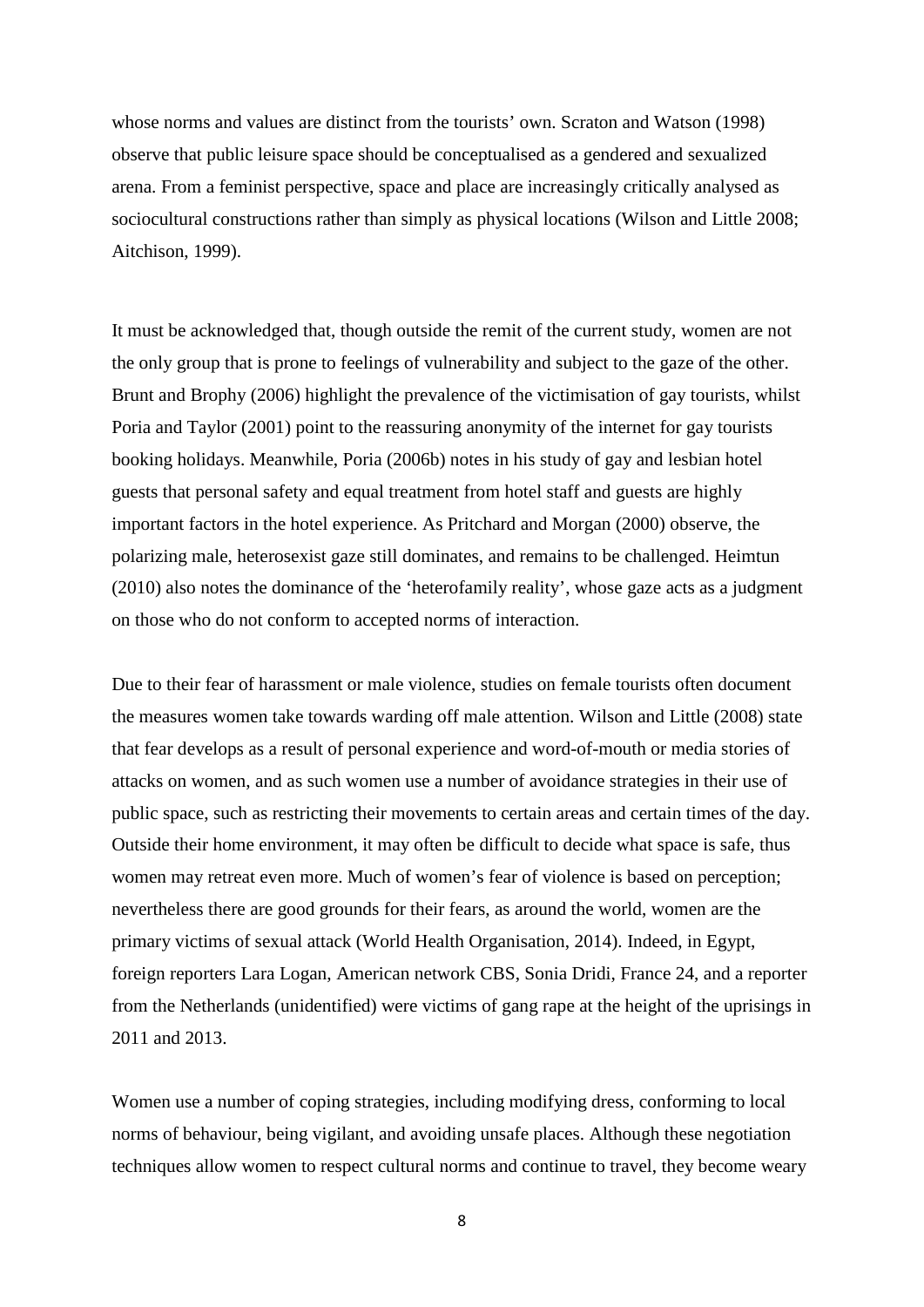of having to constantly gauge the tourist landscape. Such strategies are often resentfully adopted (Cockburn et al., 2006): whilst covering their hair may result in less male attention it also undermines their sense of identity. Jordan and Aitchison (2008) also observe the female tourist tendency towards what they call self-surveillance. To avoid the sexualised gaze, women frequently remove themselves from public view; their opportunities for walking around the streets alone, for meeting members of the host community and other travellers are seriously curtailed. The sexualised gaze, primarily exercised by men, prohibits them from being the flaneuse they might like to be on holiday. If she ignores local rules, the female tourist puts herself at risk. The authors indicate the impact of surveillance on the embodied experiences of female tourists, and at the same time point to a gap in the literature on this subject.

The above studies have focused on female tourist motivations and experiences in a variety of destinations. In our study on the female tourist experience of holidaying in Egypt, we hope to extend the literature on gender and tourism by incorporating an extra dimension, that of women taking a holiday in an Islamic destination.

#### **Methodology**

Pritchard and Morgan (2000) argue that a feminist analysis of tourism encompasses a critique of gender relations in the production and consumption of tourism experiences. We categorise this as a feminist study because our participants are all female tourists who were encouraged by us, the female researchers, to reflect on how gender impacted on their holiday experiences and on what life is like for women in Egypt. The data are interpreted through a feminist lens, in the understanding that gender and power relations inform tourism activities. As Wilson and Little (2008, p. 183) observe, travel experiences are 'gendered, sexualised, socially and culturally constructed' because the structural constraints that impact on women's lives in a given destination will influence the tourist experience. Tourism is a site for the maintenance and reproduction of complex power relations, and women's leisure is therefore shaped by gender (Scraton and Watson 1998). Finally, the Egyptian author of the paper offers a privileged insider perspective on the findings, and has a feminist understanding of the role of women in Egyptian society.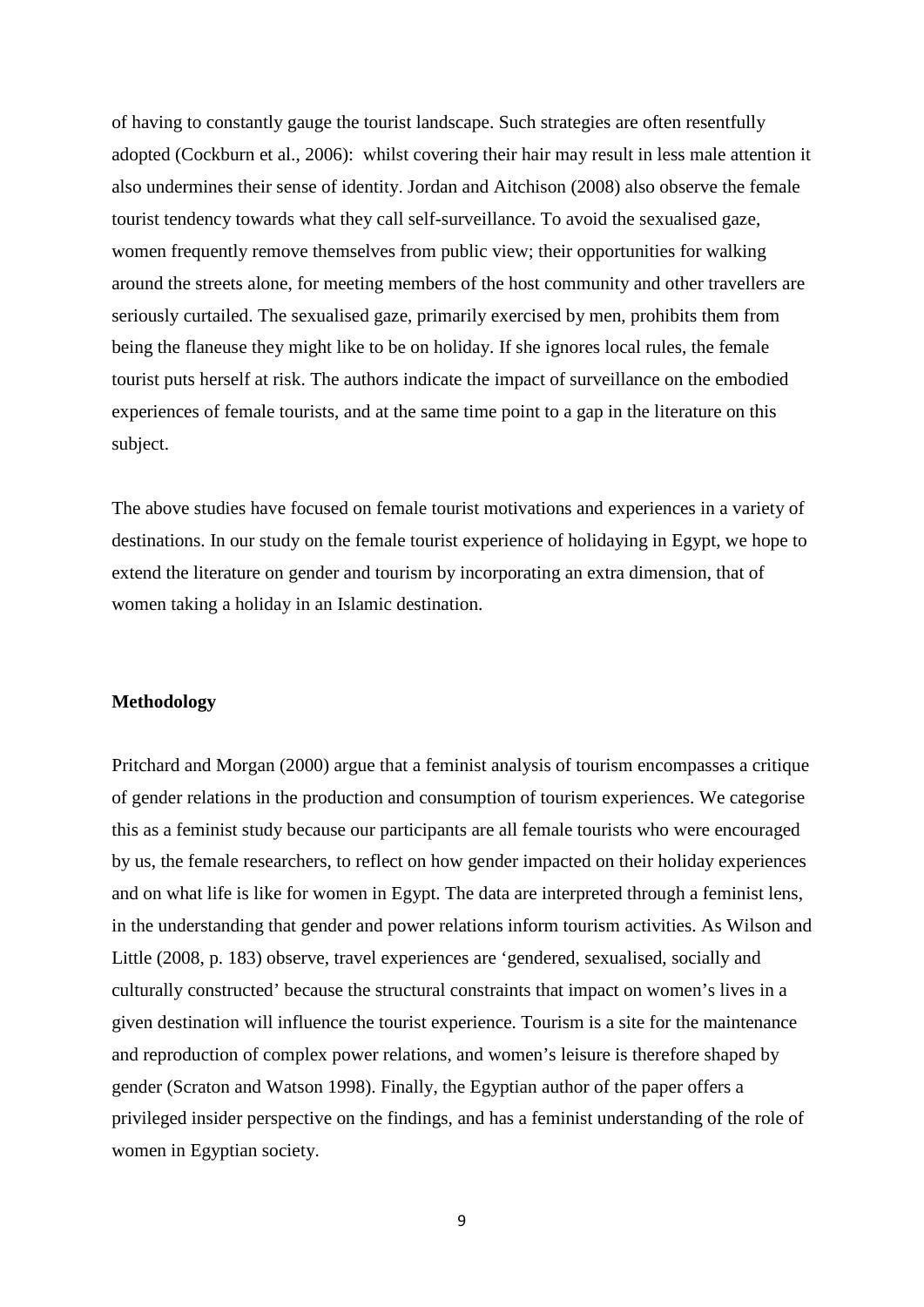Qualitative research was selected as the approach to data collection as it is the approach most suited to address complex and sensitive topics (Figueroa-Domecq et al., 2015). It also allowed participants to express their thoughts and feelings freely. The semi-structured interview method was chosen and an interview guide with a list of topics was prepared. These include: date and frequency of visits to Egypt; places visited; participants' view of travelling in a Muslim country; challenges faced while travelling as a woman; awareness of the current political situation and whether it had an effect on their trip; how the locals influenced their experience; and general impressions and willingness to return to Egypt in the future. A flexible approach was taken allowing participants to lead discussion; this is particularly important in an exploratory study on a topic on which relatively little is known. Thus each interview proceeded differently, depending on the bias of the interviewee. As Jones, Brown & Holloway (2013) note, the hallmarks of the semi-structured interview are its flexibility and spontaneity. This is important in a feminist piece of scholarship in which often silenced voices need to be heard.

Throughout 2013, interviews were held with 14 women who had been on holiday to Egypt from 2010 to 2014. Egypt is a primary destination for arrivals in the Middle East (Mintel, 2011) and therefore ideal for exploring how gender shapes the experiences of female tourists in Islamic destinations. Egypt was also chosen because the Egyptian author of this paper is highly familiar with its culture and product. Furthermore, Egypt has a unique identity that combines a modern tourist product with a conservative culture whose values, we believe, could impact on the way Western women travellers are perceived and treated in the country. This research conforms to the researchers' university ethical guidelines. Participants were provided with information on the research and its aim. They were also assured of anonymity and confidentiality. Pseudonyms are used to protect identity.

Purposive and convenience sampling was employed in order to select information-rich individuals (Jones et al., 2013). It was felt that data saturation was reached after conducting 14 interviews. All participants were non-Muslim, unmarried, white British women, aged between 20 and 55. Ten were accompanied by a male partner or parents, and four travelled alone. All participants had visited Egypt from 5-16 days for leisure purposes on an independent travel basis. The authors acknowledge that this may have affected their experiences as packaged holidays may offer some degree of protection to female travellers.

10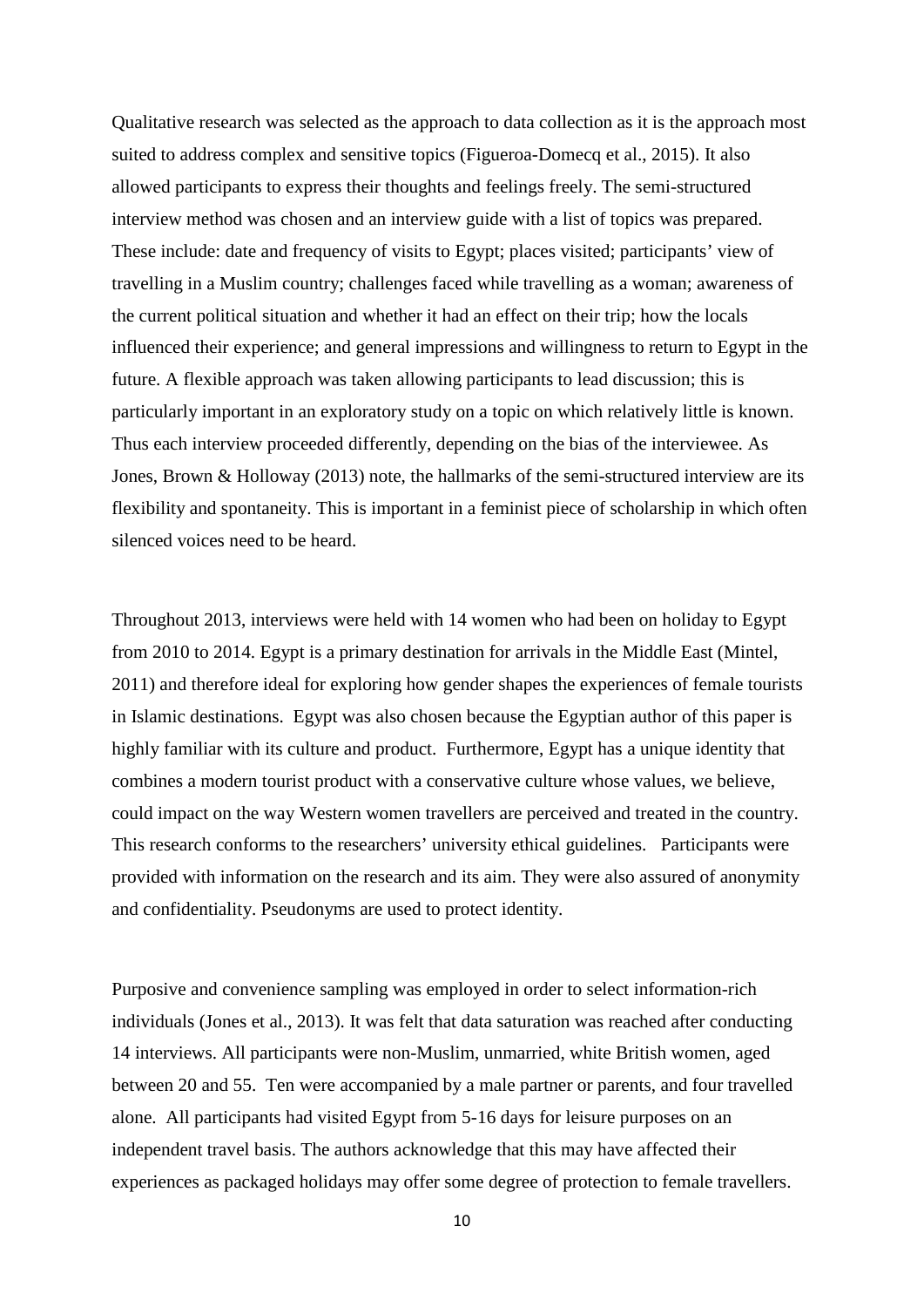Twelve participants were unfamiliar with Egyptian culture prior to travelling; two had prior knowledge, having previously visited Egypt five times. The destinations visited include Cairo, Luxor, Hurghada and Sharm El-Sheik. Frequency of visits did not prove to be relevant: the data showed a commonality of experience across the themes generated. Eight participants occupied an educational or administrative role at the university where the researchers work and the rest, recommended by interviewees, occupied a professional role in fields such as tourism and retail. The authors were unknown to the participants prior to the interviews. While some of the participants had dark hair, none of them looked Egyptian. This is noteworthy to this research as looks proved to be significant.

All interviews were carried out in the UK where both researchers reside. The interviews took place in venues chosen by participants, including places of work, cafeterias or the researcher's office. Interviews lasted from 45 minutes to an hour, and were digitally recorded. Participants appeared keen to talk about their experiences despite the sensitivity of the subjects sometimes raised. Furthermore, as the interviews were carried out by a female researcher, they reported feeling at ease about providing intimate details about their time in Egypt.

Thematic analysis was used to generate research categories. The first step involves immersion in the data (Jones et al., 2013), thus transcripts were repeatedly read, in order to get a sense of the whole. Subsequently, a process of coding was conducted whereby the transcripts were separated into manageable chunks and labelled as discretely as possible. Codes were then placed into broader categories, which represent the main themes of the research, as reflected in the section headings of the results section. The authors worked independently to code the data in order to establish coding validity. A consensus was then reached on the emergent themes. As is appropriate in an inductive study, the research categories are emergent from the data and reflect participants' particular biases. The findings below, as is common in much qualitative research, are discussed using new literature that the researchers were led to through the process of analysis.

### **Findings and discussion**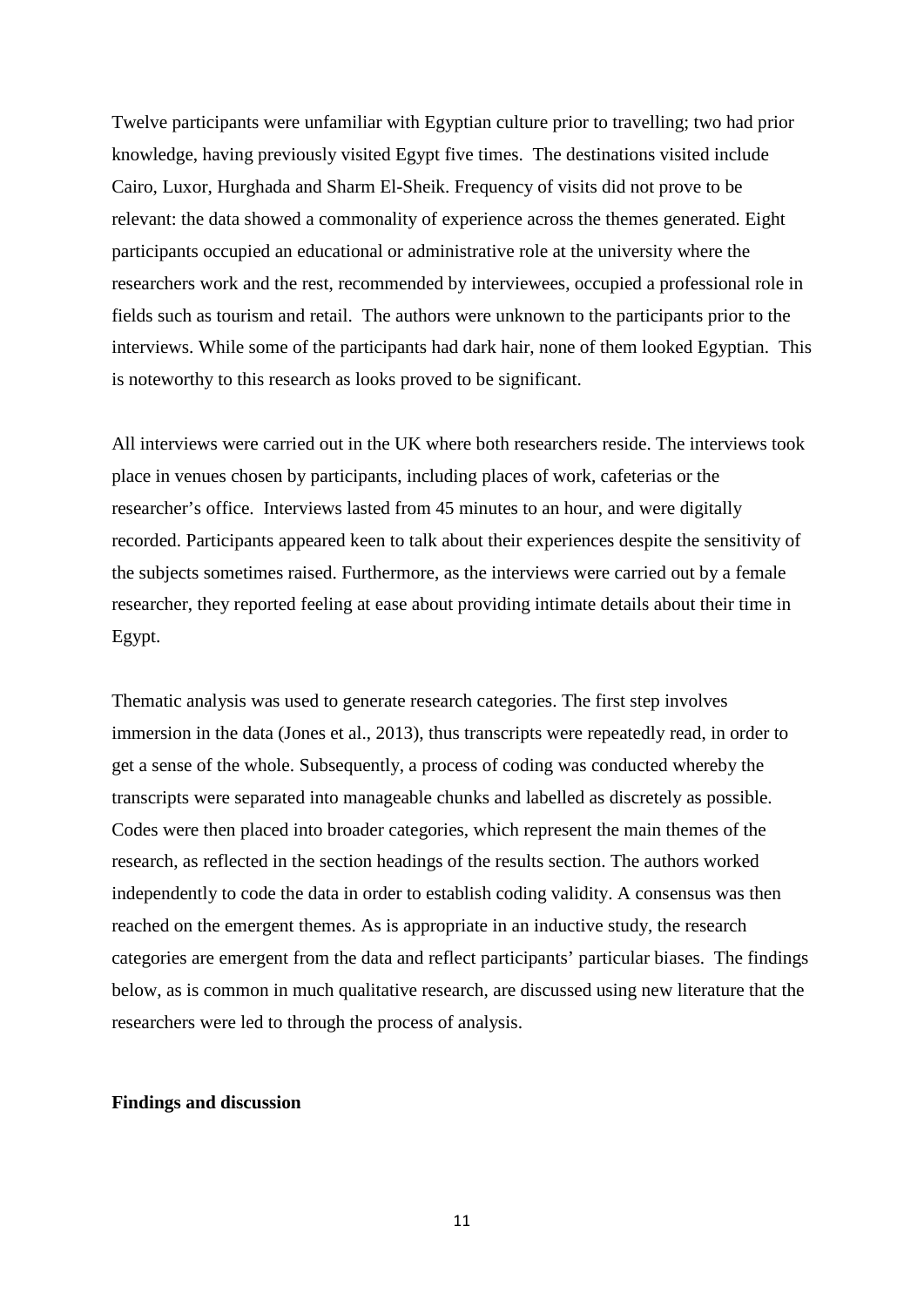# *A dominant male presence*

This study highlights the dominance of men in tourist destinations in Egypt. All participants commented on the lack of local women either working in or consuming tourism. Most public spaces appeared to be male-dominated: "everybody was male, even in the museums: store people, taxi drivers, tourist staff, they were all male" (Katherine). Participants deduced from this absence of women in tourist areas that men engaged more in Egyptian society than women:

I spent quite a lot of the time talking to the male staff who worked there, about the culture with regards to the male and female roles, it is often a dominant male who goes out to work. And a lot of them, actually all of them that I met, had wives looking after the children and cooking. (Dawn)

This observation is supported by Sobaih's (2015) statement that participation of Egyptian women in tourism employment is minimal, between 5% and 13% (Central Agency for Public Mobilization and Statistics, 2008). This is attributed to "strong traditions concerning women's roles" (Zaytoun et.al, 2010, p. 18): women's inferior position is institutionalised and manifested in modern Islamic Egypt (Ali, 2015).

The underrepresentation of women and the dominance of men in Egypt's tourist destinations was a cause of concern, instilling a sense of anxiety and vulnerability in participants: "it was male members of staff in hotels; there weren't that many women at all. It was intimidating at times" (Emma). In a patriarchal system, where men manipulate women's use of public spaces, fear prevails (Jordan and Gibson 2005). For Egyptian women, the fear of becoming a target for sexual harassment or being stigmatised as 'improper' tends to disincline them towards using leisure spaces. This is corroborated by the Egyptian author of this paper, and it was found to be the experience of six of the participants who felt that having a male companion would protect them from harassment.

This study showed that participants' self-esteem and self-confidence were affected by the position held by women in Egyptian society. A sense of gender inferiority was undermining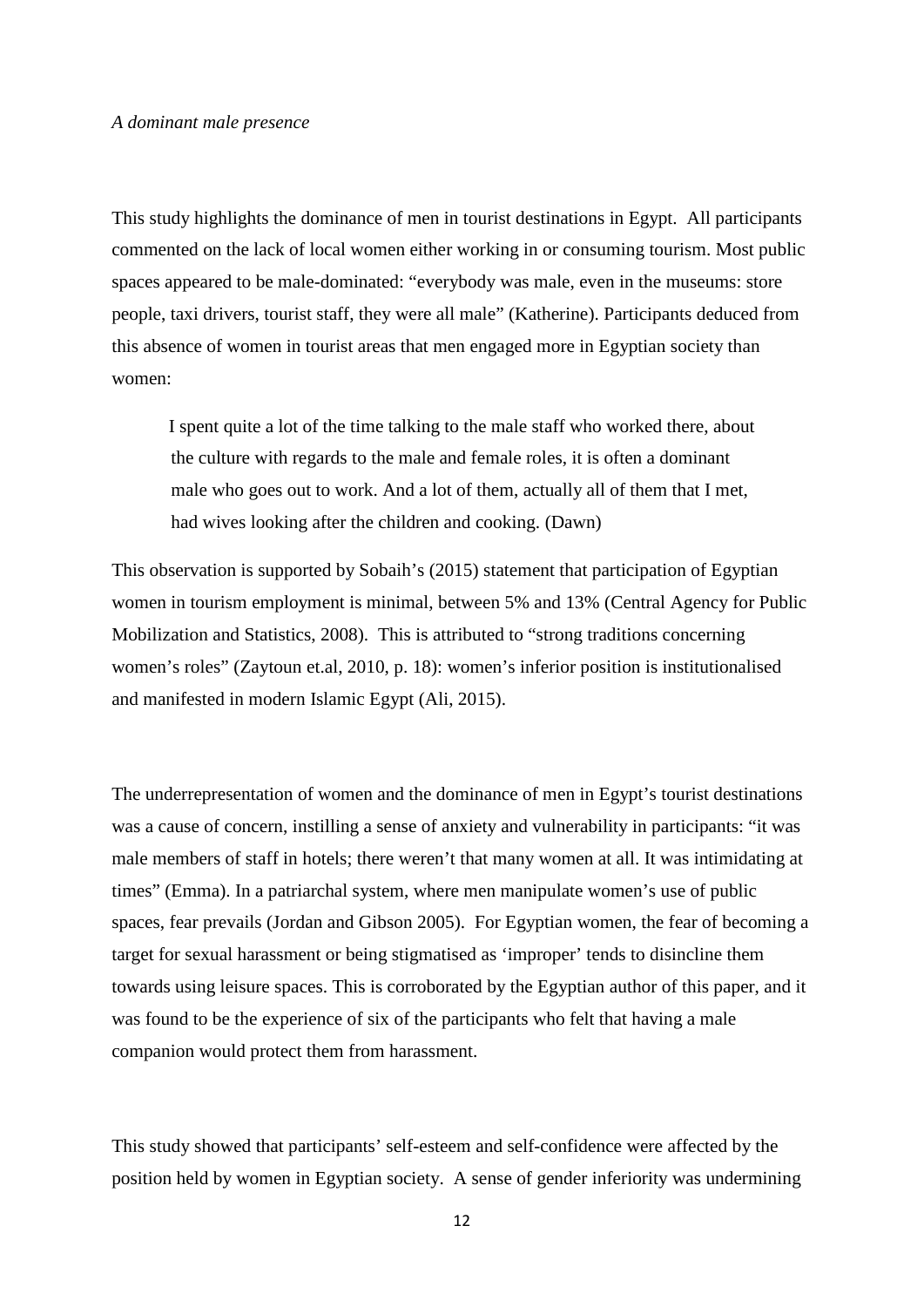and the issue of equality between men and women was prominent in their minds: "What amazes me is that women out there don't go out to work or you don't see them. I think that makes a difference because I think people respect men perhaps a bit more than women" (Gina)*.* Indeed, Ali (2015) notes that in Islamic societies, women are considered to lack reason and religious aptness; therefore they are excluded from fully participating in society. As an example, it takes two women's testimonies to replace a man's:

And get two witnesses out of your own men. And if there are not two men (available), then a man and two women, such as you agree for witnesses, so that if one of them (two women) errs, the other can remind her (the Qur'an 2:282).

It is uncommon to see female judges, religious clerics or frontline public servants in Arab countries. The influence of religious and cultural norms is felt in all areas of everyday life, both in and outside the home (Ali, 2015), thus it is little wonder that the female tourist experience would be affected.

Furthermore, participants complained that they did not find the opportunity to interact with Egyptian women simply because they were less visible in public spaces than Egyptian men were. One could argue that the tourist gaze is diminished if women, being part of society, are absent from view. This is reflected in Ann's comment:

The street cafes where you could buy mint tea or something like that, there were no women in any of them, so very male dominated, and I just thought, I don't want to go in there. I do remember thinking, where are the women? Where do women go when they want a mint tea? I didn't engage in going into those little shop type cafes, it was quite obvious that women didn't go.

As Swain (1995) argued, women are involved differently from men in their consumption of tourism, and this is particularly the case in Egypt and in Islamic destinations generally, as women may be socially prohibited from accessing the same leisure activities in tourist destinations as men (Zaytoun et al. 2010).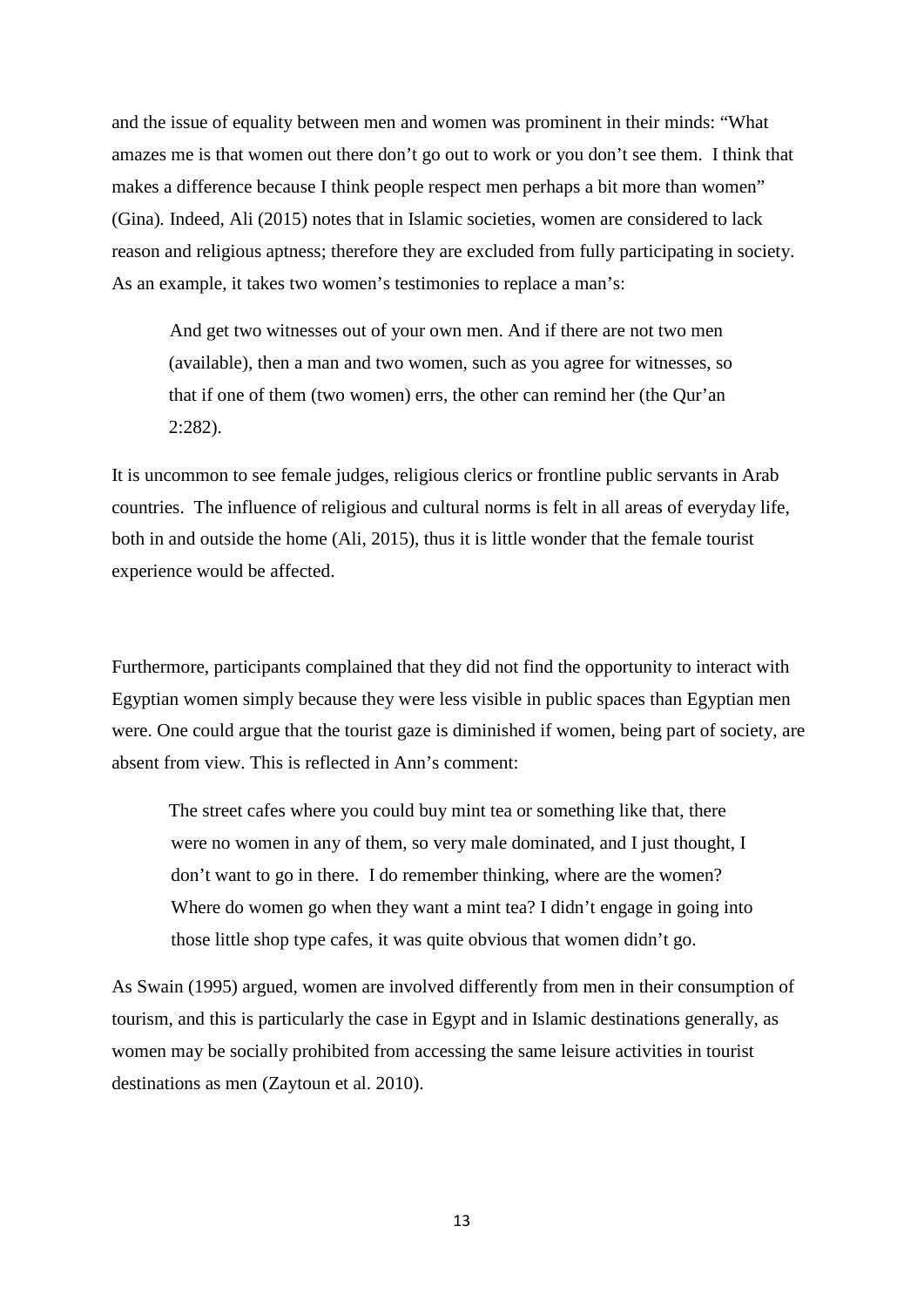The under-representation of local women in tourist destinations in Egypt is part caused by an absence of modern tourist facilities that cater for conservative families. Sehlikoglu and Karakas (2014) report a fast growth of the Tesettur (veiled) hotel brand with over 112 open and planned hotels throughout Turkey. These hotels adopt gender segregation practices and provide halal food, drink and entertainment. The lack of similar hospitality outlets in Egypt may be a factor in limiting local women's consumption of tourism. This is not to make a case for gender-segregated facilitates; rather it is an attempt to explain the absence from view of local women in mixed facilities within tourist destinations in Egypt.

# *Unwanted male attention*

This study indicates a high degree of attention from Egyptian men towards female tourists, which coloured the experiences of all participants who described feeling exposed, noticed and vulnerable. This was more prominent for white, tall and/ or blond and blue-eyed female tourists, thus the importance of body type is noted: I think being a white tall female and blond is a novelty in their country and I did experience a lot of attention and I did feel uncomfortable (Jean). This was supported by Patricia:

To be honest I did what I could to kind of fit in particularly in the fact that I am blonde and blue eyed. I noticed I got a lot of stares from people so I wanted to do what I could to try and alleviate it.

Unwanted male attention ranged from staring, gesturing and touching to verbal and sexual assault:

One guy just stared at me. When I was in my bikini, he would come over and he'd lean against a palm tree ...he would just stare at me up and down my body really slowly. I don't get bothered very easily so for that to bother me, it was quite offensive. (Grace)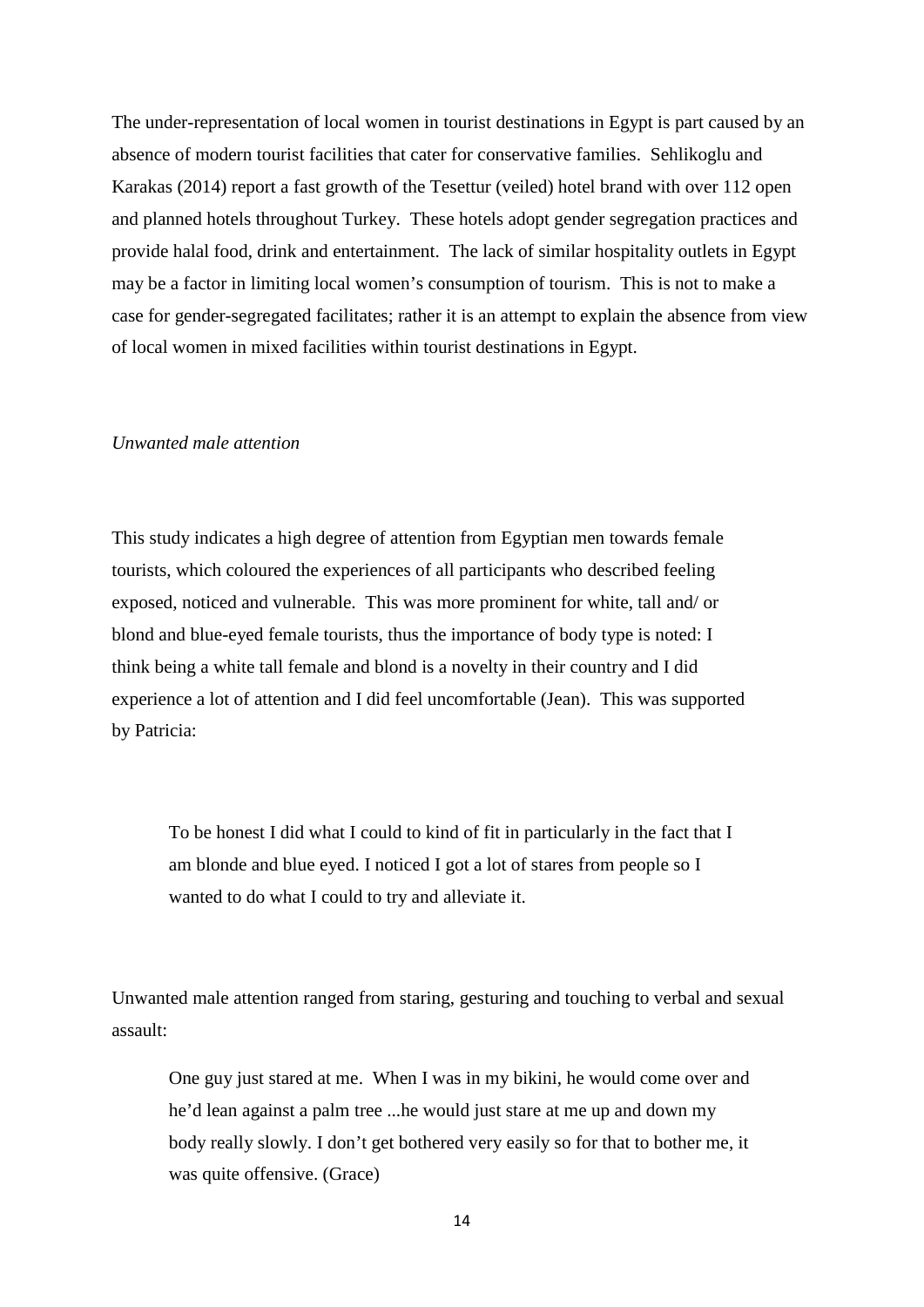Participants were uncomfortably aware of the male gaze, and one woman noted that "male attention in Egypt is definitely sexual" (Olivia). As Francombe (2014, p. 595) notes, "bodies are lived and experienced in a sense that impacts on everyday life". This was found in our study, where the uncomfortable impact of the gaze on the embodied experience of the trip was pronounced. One participant was subjected to sexual assault by a masseur at a reputable hotel:

He was massaging my back, and when he ran down the side of my body and went down there (the sides of the body) once, which I've had a lot of massages there, that's normal, but he actually went down and right over and across my breasts, and that's never happened before, and I sort of jumped up, and as I jumped up, he pushed his body into the side of me, and he had an erection. I said, "oh stop, stop, stop!" Then he said, "oh I'm sorry, I'm sorry, you're just so attractive", and I was absolutely mortified. (Elizabeth)

The incident described above went unreported. In the arena of sexual harassment and assault, non-reporting is not an uncommon social phenomenon (Orchowski and Gidycz, 2015). Similarly participants were reluctant to report less serious incidents, such as persistent staring and unwanted approaches. However non-reporting led to delayed feelings of anger, remorse and self-loathing; all unexpected outcomes of a tourist trip:

I should have said something or reported it. (Grace) I felt stupid at the time and I felt maybe it was my fault. (Elizabeth) If that happened to me in this country (UK) I would be writing to everybody. Why didn't I do it there? (Patricia)

One of the reasons why such offences went unreported, as explained by the participants, was empathy. Participants did not wish to be responsible for someone's dismissal from work or for their prosecution: "I feel I never really want to complain about anything because I would never want anybody to lose their job because of me even if they've done the wrong thing". (Annie)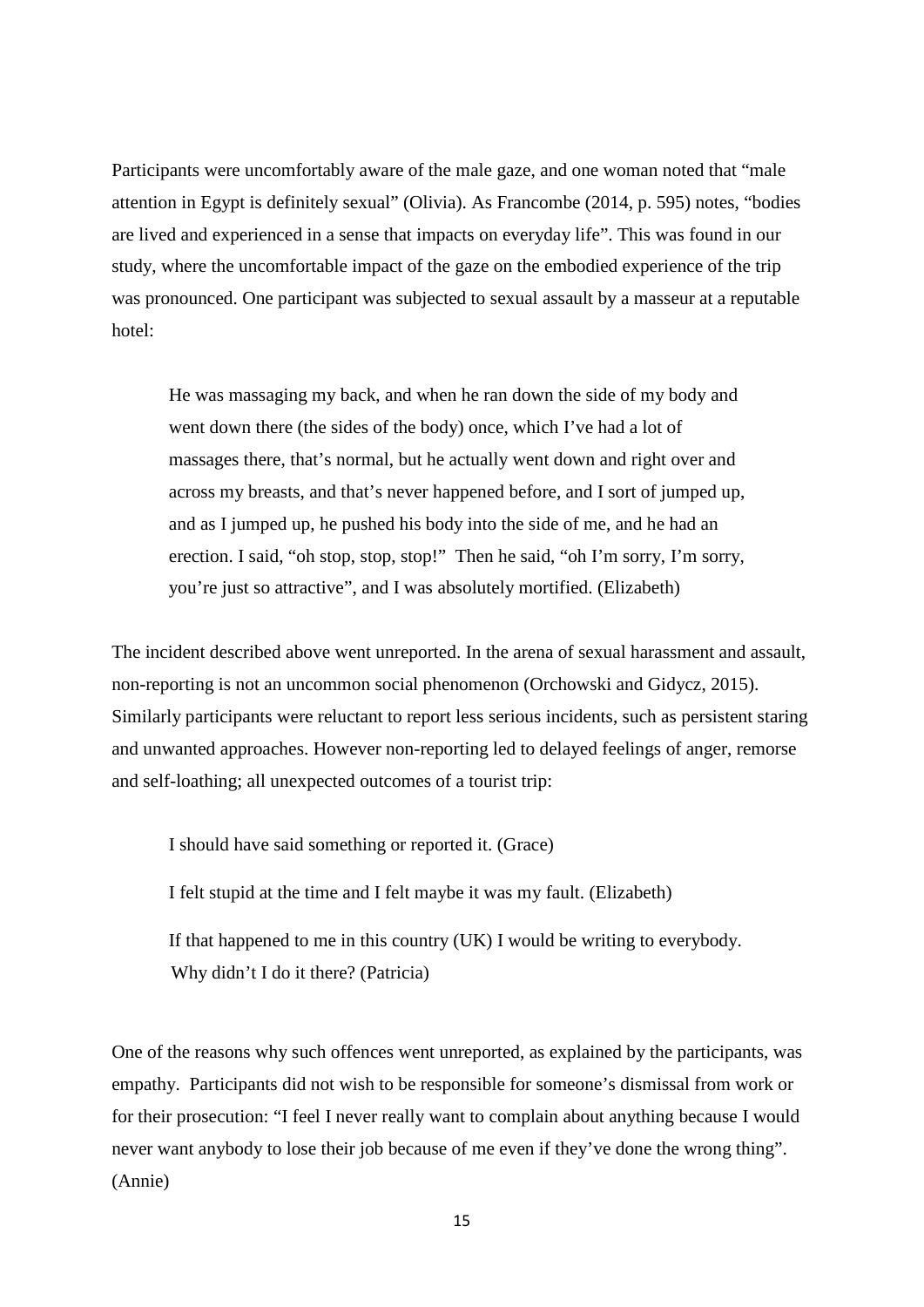Participants persuaded themselves to disregard incidents of sexual harassment and assault in order to ease conflicting feelings; a state of cognitive dissonance (see Solomon, 2013) was produced. However, a feeling of unease surfaced when participants returned home. Participants noted differing reactions to sexual harassment at home and abroad, and they were mystified as to the reasons for their distinct responses. In 2015, a similar case received media coverage: a female tourist was raped in Egypt but refused to press charges due to compassion for the attacker's family (Arafa, 2015).

By reporting on sexual harassment and assault, this study helps to fill a gap in knowledge on a topic that has not received much coverage to date. It also allows the authors to shed light on the experiences of Egyptian women. In their report, The United Nations Entity for Gender Equality and the Empowerment of Women stated that 99.3% of Egyptian women have experienced some form of sexual harassment (Shalaby, 2013). The Egyptian author of this paper has also experienced much verbal sexual harassment as well as numerous sexual looks and gestures whilst living in Egypt. She confirms that sexual harassment is unavoidable on the streets of Egypt and women are forced to tolerate it. She also observes that in Egypt, women are commonly blamed for sexual harassment because of the way they dress. As Hunnicutt (2009) notes, it is important to keep a theoretical focus on patriarchy because it anchors the problem of violence against women in social conditions, rather than individual attributes.

Sexual assault against female tourists and foreign news reporters has been reported by local and foreign newspapers in the past few years (The Guardian, 2014). The security vacuum that resulted from political turmoil has seen an escalation in sexual assaults (Egypt Independent, 2013). Meanwhile, a law criminalising sexual harassment was introduced in 2014 as a result of new political and social reforms in Egypt following the revolutions (BBC News, 2014). This law imposes a punishment of a minimum six month jail term and a fine of 5,000 Egyptian Pounds (USD 714) if found guilty. Penalties are increased for employers and repeat offenders. It may take some time for such a law to translate into a change in behaviour however. Indeed, participants agreed that they would avoid Egypt as a tourist destination if

16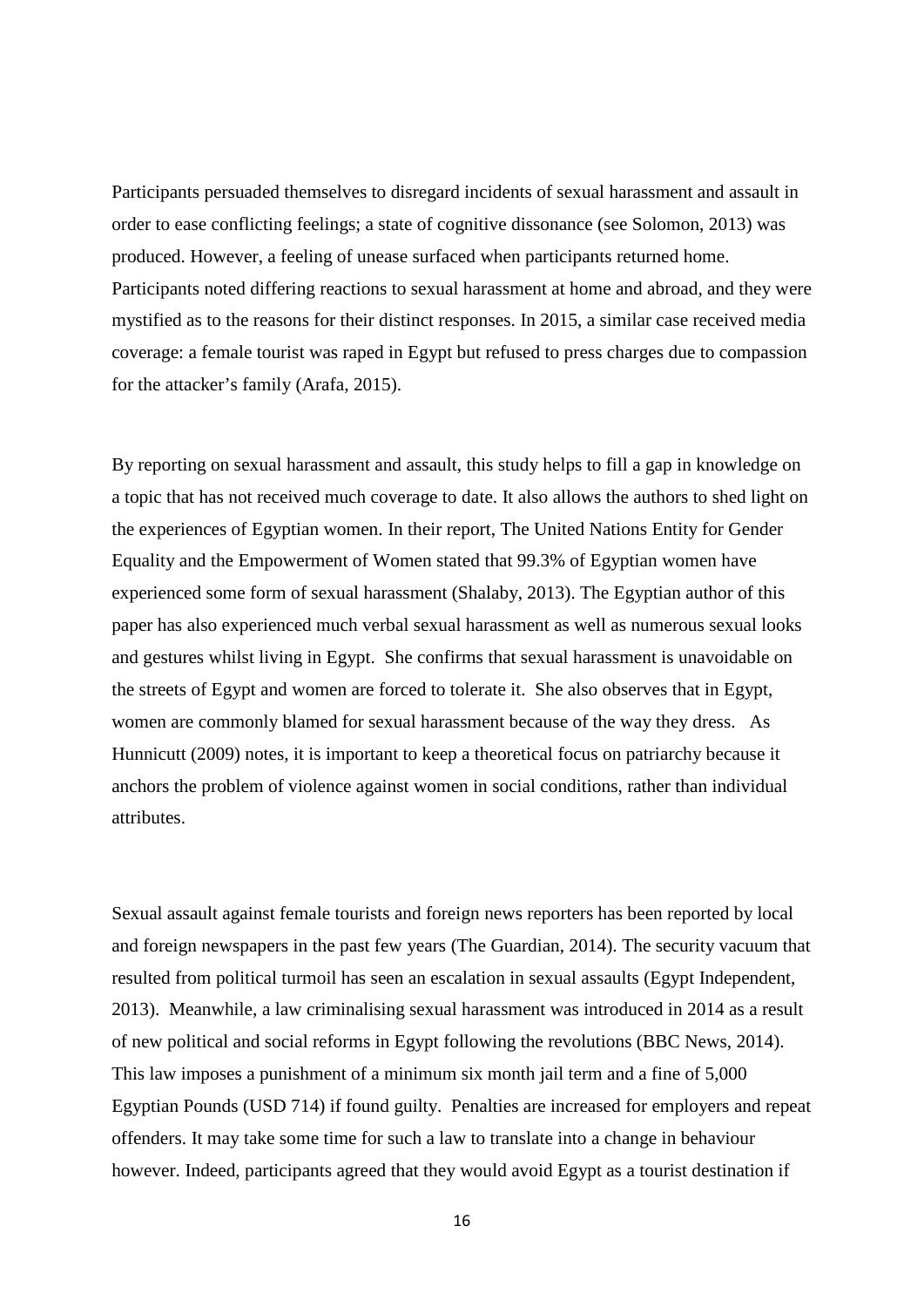the country continued to be unstable. As noted by Cockburn et al. (2006), perceived danger is an important deterrent for female tourists.

The participants largely limited their interactions with Egyptian men to those employed in the tourism and hospitality industry. They stated that they had no reason to suspect that these men might sexually harass or assault them, as they occupied a professional position: "I didn't really think about it because they are in a position of authority" (Elizabeth). While some degree of non-physical male attention was reluctantly accepted by some participants as part of the tourist experience, sexual assault and sexual harassment left some participants feeling shocked and distressed. As stated by Orchowski and Gidycz (2015), sexual assault is a serious public health problem that has a range of consequences for victims. Nevertheless, all participants including the one who had been subjected to assault intended to return to Egypt once it stabilises. They stressed that, despite the challenges, they had had the "holiday of a life time". However, all participants (accompanied or unaccompanied) confirmed that they would not travel to Egypt alone.

# *Conformity to local norms*

Participants, who are all British and come from a culture where women enjoy independence and equality, felt bound to conform to local gender norms in order to have a more enjoyable experience. Firstly, all those who travelled with a male companion (whether partner, husband or father) experienced taking a secondary position in various dealings with local people: "if you are with a man, it's always the man they talk to. I think people respect men perhaps a bit more than women" (Olivia). Similarly, Jean commented:

I would have the tickets and hand them over, but they would hand them back to Richard (boyfriend) and talk to Richard, and if I asked a question, they would always answer Richard, and as a Westerner, I was like, 'hello, I'm here!'

Respecting local cultural norms for behaviour was seen as a way to be a culturally responsible tourist; however, taking a secondary role to men was only occasionally accepted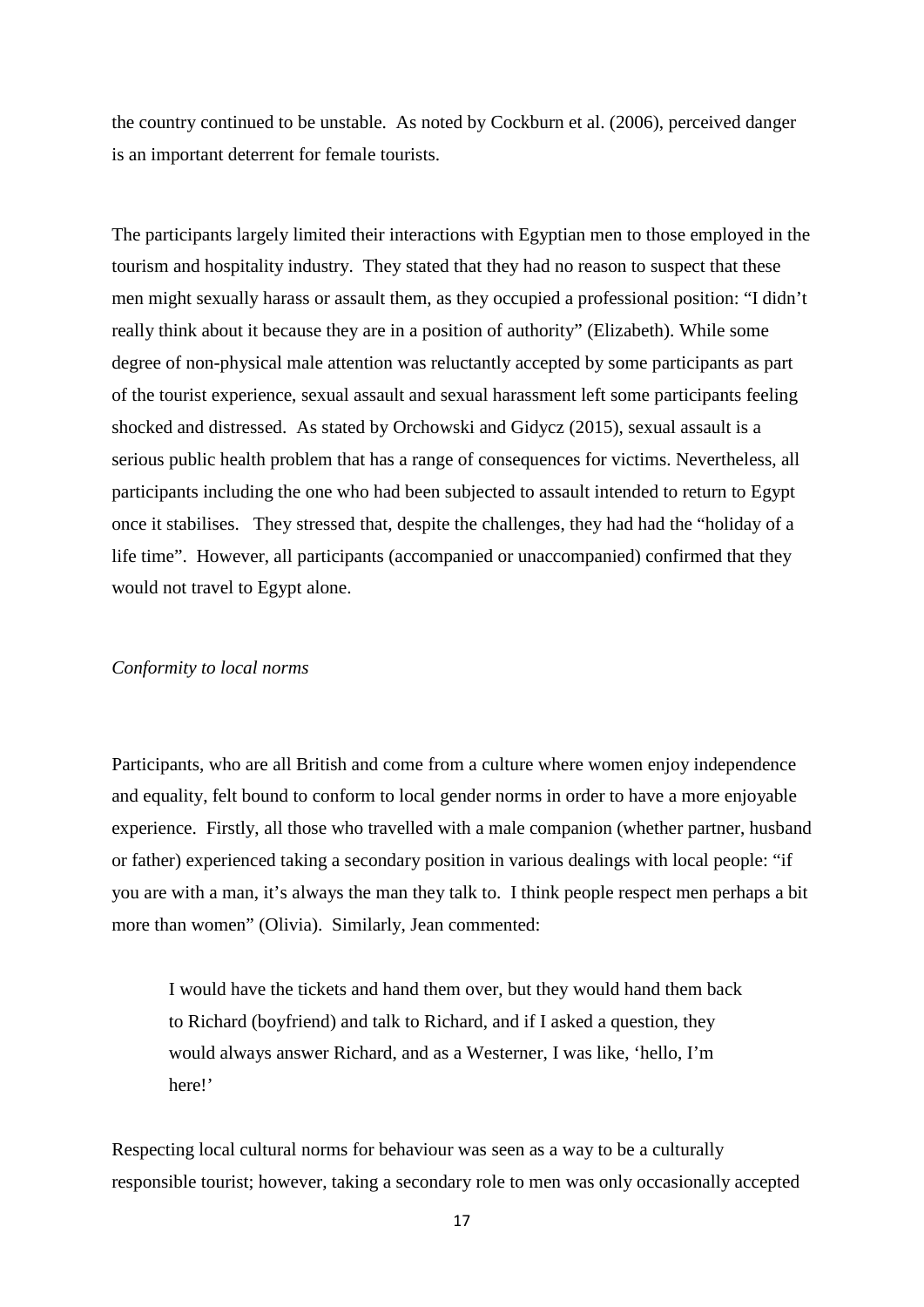by participants. Some struggled with the idea of gender inequality and could not fully subscribe to it even as a way to respect local norms. Thus some participants internally and outwardly resisted the backseat imposed by cultural norms in Egypt. The secondary role they were forced to inhabit made them want to assert themselves: "of course we have a Western mentality; we think we are equal so if I said something, then they should answer me. They thought they should address my partner because he is the more important person" (Katherine)*.* Efforts made to redress the situation were unsuccessful, as even when women tried to interject in the conversation, they were ignored in deference to their male companion.

Other participants willingly conformed to local norms, knowing it was a temporary situation. Meanwhile, some interpreted being overlooked in conversations as a gesture of respect paid by the locals to their partner. In effect, they defended the dominant male role in Egyptian society: "effectively you (the reference is to men) are supposed to be looking after your woman, aren't you? You're supposed to be doing all those things so that she does not have to do it. It didn't bother me" (Ann). It is interesting to note that some participants were happy to occasionally relinquish the hard-earned feminist sovereignty achieved in their home country and to conform to a culture of gender inequality. When asked about this change in attitudes, Emma said: "I could do it because we went on holiday only for a week, I knew it wasn't forever". Such conformity allowed them to enjoy their trip in a conservative destination as rebellion may have spoilt it:

I think it's because you have to accept that when you go into another culture, there are going to be differences and if you were not to enjoy your time because of cultural differences, then it almost defeats the point of going anywhere at all, so you just accept it. (Dawn)

Furthermore, having a male companion altered participants' experience. The way they were perceived and treated obliged them to seek protection in male company:

Having a guy with me was almost like a God warding off… because if I was with a girl, attention could have been a lot more intense and they would have probably tried to chat to us a lot more but because I was with a boyfriend it was more like I'm with someone, I'm not on my own. (Emma)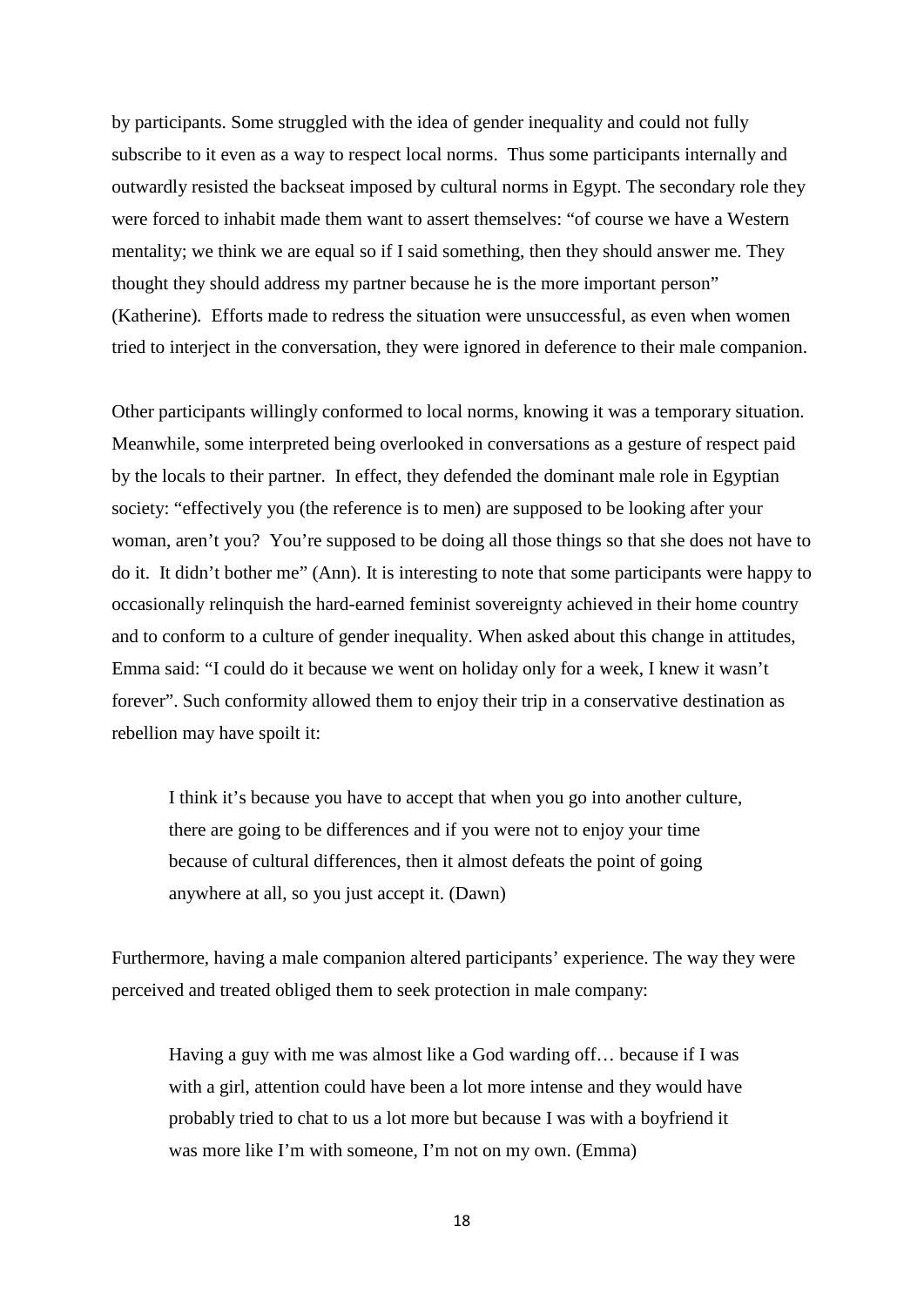Usually there is a guy (an acquaintance) who comes and picks me up, because I tried once to walk alone along the Nile and it was not very nice as so many people tried to talk to me so many men, it was annoying. (Yvette)

In an Islamic male-dominated society, women are socially vulnerable and undervalued (Ahmed, 1993). This vulnerability often lessens women's role in society and prohibits them from being regarded as capable beings (see the Qur'an, 2:282). It is argued that a woman needs a man to feel complete, as traditionally, a man takes on the role of the provider, the protector and the decision maker (Drolet, 2010). These cultural attitudes to gender were long felt by the Egyptian author while living in Egypt and by our participants.

Perceived marital status was found to be important. While non-married Egyptian couples cannot share the same hotel room in Egypt (Eltahawy, 2015), an exception is made for non-Egyptian couples. However, locals were often curious about the status of relationship and it was felt that the only approved one was marriage. Some participants felt the need to label their relationship accordingly to gain the locals' acceptance and be treated with respect:

They would respect me more If I would say I was married. If I was in a shop on my own, I would say 'my husband is just coming', even though we're not married ... if they hear the word husband, they respect you more. (Emma)

An important way in which to conform to gender norms in Egypt is by dress. Arab women in general are supposed to dress in a non-seductive way so that male sexual desire is not elicited (Ali, 2015). Many Egyptian women wear the hijab, a head cover, as well as loose fitting clothing to hide their body shape. Non-Muslim female tourists attract considerable male attention by dressing differently and/or exposing body parts such as arms, shoulders and legs, which are expected to be covered in a conservative Islamic culture (Rugh, 1986). Participants felt they needed to conform to the dress code to respect/ protect the local culture: "It's a different culture, it's the way it is and to be honest good for them for having a culture that they are sticking to" (Gina). Some also wanted to ward off unwanted attention and thereby boost their enjoyment of the trip: "It makes a big difference to your enjoyment because you get less attention if you make the effort to cover up" (Jean). Some used the conservative dress code to blend in: "I would just cover up, wear loose cotton clothes. The more you look like traditional dress, the more that you blend in" (Olivia). Others used it to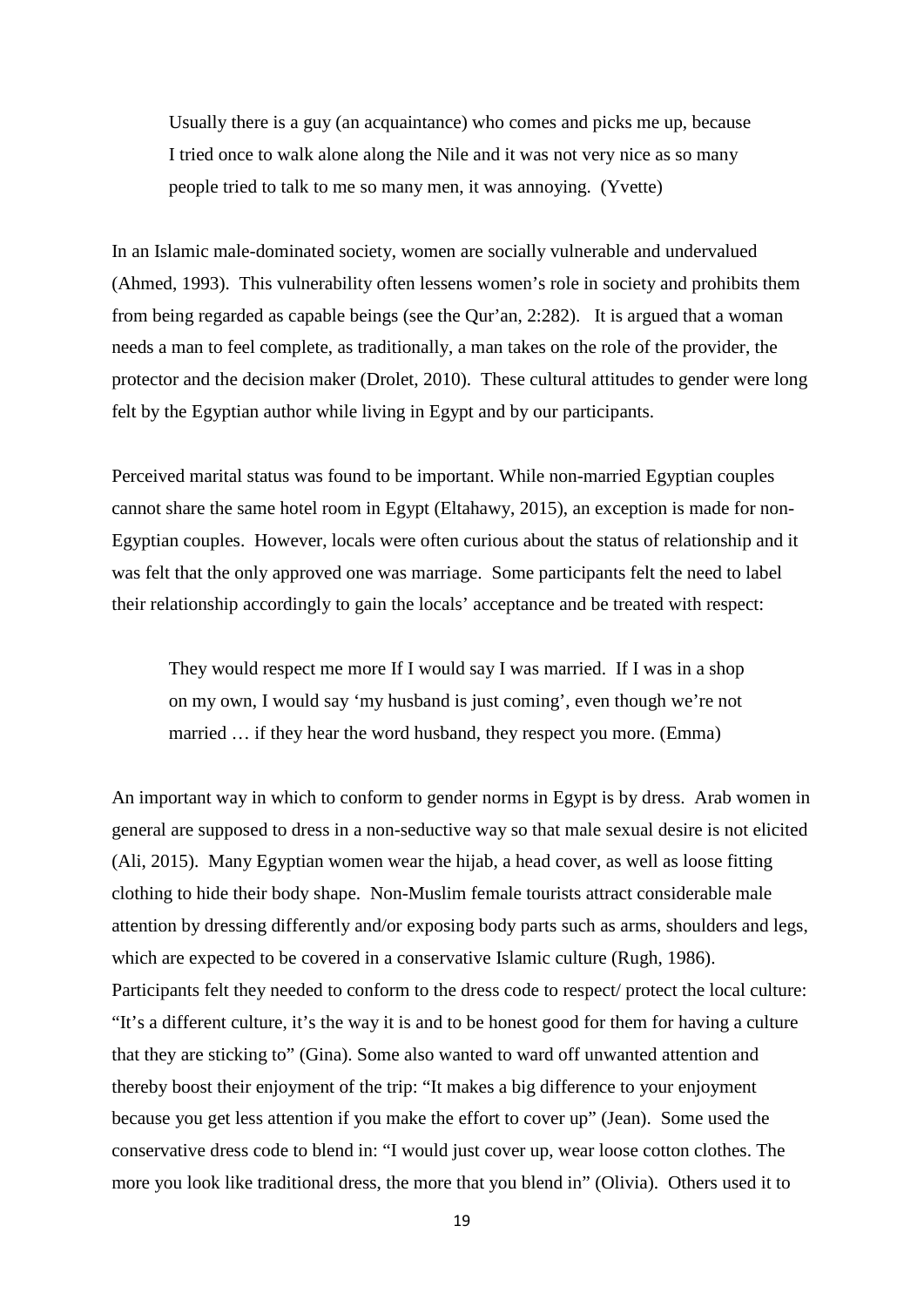save locals from feeling embarrassed as a result of looking at an immodestly dressed woman: "I felt uncomfortable that they would feel uncomfortable and I didn't want this embarrassment for me or them, and so it's adhering to their culture and at the same time I still feel that I can relax on holiday". (Angela)

Conformity by dress denoted respect for cultural norms and also acted as a shelter from potential danger, from unwanted male attention. Blending in was a strategy to allow women to use a public space without being sexually harassed. This was a coping mechanism that would enable them to manage the host's behaviour and lead to a more fulfilling tourist experience. They felt that such self-surveillance would help to keep them safe. However, adhering to the dress code can be restrictive and comes at the expense of personal comfort, as expressed by Grace and Yvette respectively: "I think it was the actual dress code, which was probably the biggest challenge", "having to cover all the time in the heat, making sure that I was properly covered in the right place. Yes, I think it was a challenge, really, it was the dress code".

Adopting a restrictive dress code in temperatures of around 40 degrees in the summer was deemed to be a considerable challenge. Furthermore, participants felt the need to be constantly conscious about the way they were dressed, which added an element of anxiety to their trip. Some felt that the dress code lessened their enjoyment of their holiday, and the impact on the embodied experience is again noted. Conformity to a foreign dress code was experienced as a burden, but a necessary protective screen to avoid male attention. It was not seen as a way to enhance the authenticity of their experience.

Participants in this study gained a flavour of what it is like to be a woman in Egypt. This was not one of their reasons for travelling, but it was imposed. Despite their empowered position at home, they had to conform to a culture of gender inequality in order to gain acceptance, or simply to be left alone. This was made possible through the medium of a male companion, as Egyptian society dictated as well as conforming to a strict dress code.

### **Conclusion**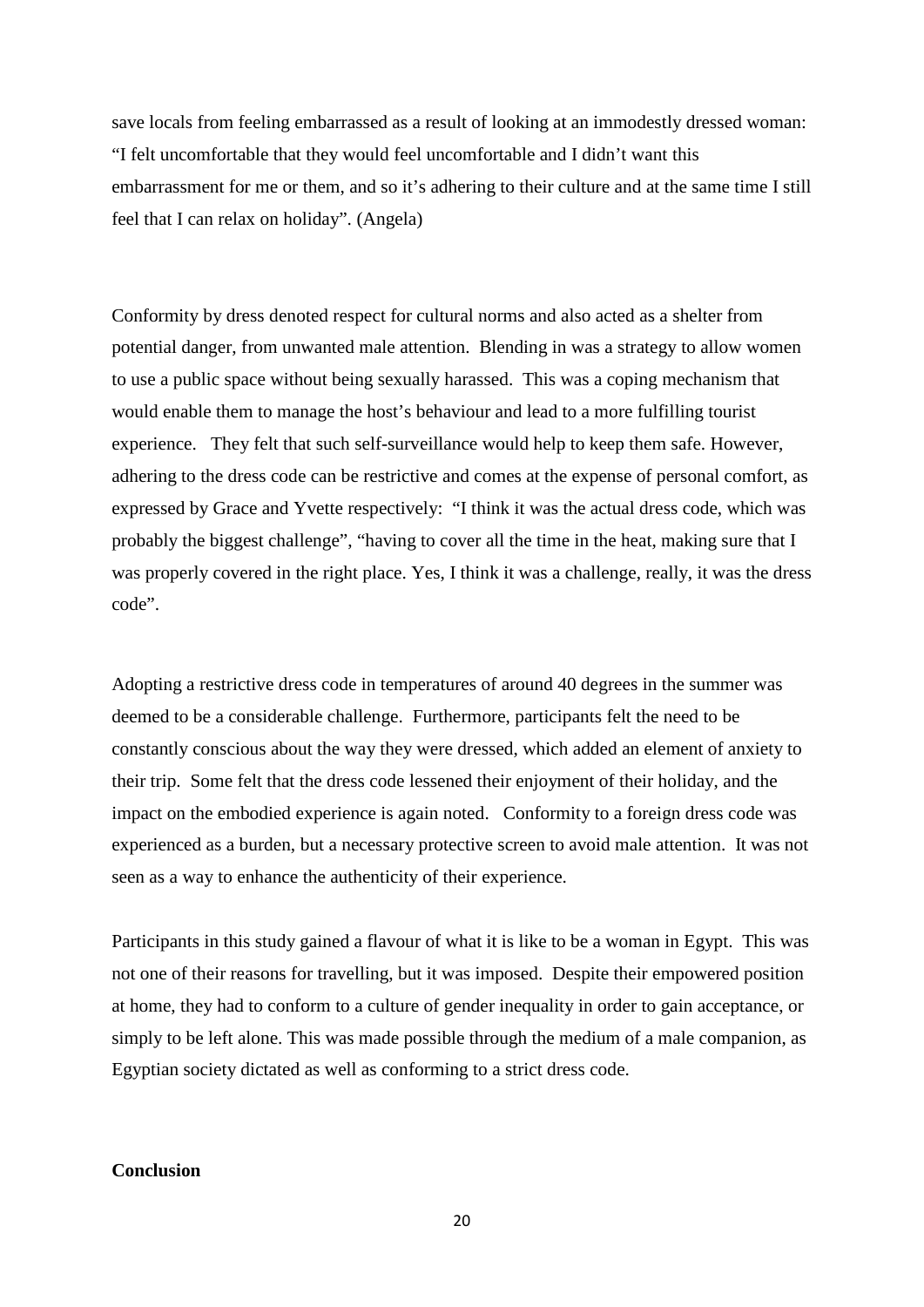This paper contributes to and extends the literature on the female tourist experience by focusing on the experiences of women holidaying in an Islamic destination. The literature review reveals that some of our findings have been noted in other studies of female tourists. However, we argue that the Islamic sociocultural context has a direct impact on the way in which female tourists are treated and expected to behave because of the position of women in Islamic society. Thus there are degrees of difference in the experiences female tourists will have in Islamic and other destinations. This study identified three major themes, including: a) responses to a dominant male presence in the destination; b) harassment from local men and c) conformity to local cultural norms for women.

The women interviewed in this study were unsettled by the absence from view of Egyptian women. There was a sense that their grasp of the culture was only partial, given their inability to interact with local women. They were discomfited and made vulnerable by the fact that they could not see or interact with local women. They drew conclusions about Egyptian culture from the dominant presence of men, related to women's role in society, and they felt that their own presence was conspicuous, that it met disapproval. An increased presence of women in public and leisure spaces in the destination would have been reassuring in terms of the balance it would have offered.

Participants were further discomfited by the unwanted sexualised male attention they received in the destination, which sometimes manifested as harassment and, in one case, assault. Jordan and Gibson (2005) define sexual harassment as unwanted, uninvited and sexualised male attention. Harassment mostly took the form of intense staring, which made participants feel uncomfortable and unsafe. It negatively impacted on the enjoyment of their trip, as they often felt exposed and vulnerable. This study highlights that the use of public and leisure spaces by women can be problematic: their embodied experience as tourists is impacted by the sexualised gaze of local men. Pritchard and Morgan (2000) state that 'space and place are cultural constructions' (p. 899), and in this study, this is reflected in the influence of culture on the tourist experience. The number of female solo tourists is on the increase (see Heimtun and Abelsen, 2014), despite safety fears in many destinations. In this study, four of the participants were travelling alone, yet all 14 cited harassment as a

21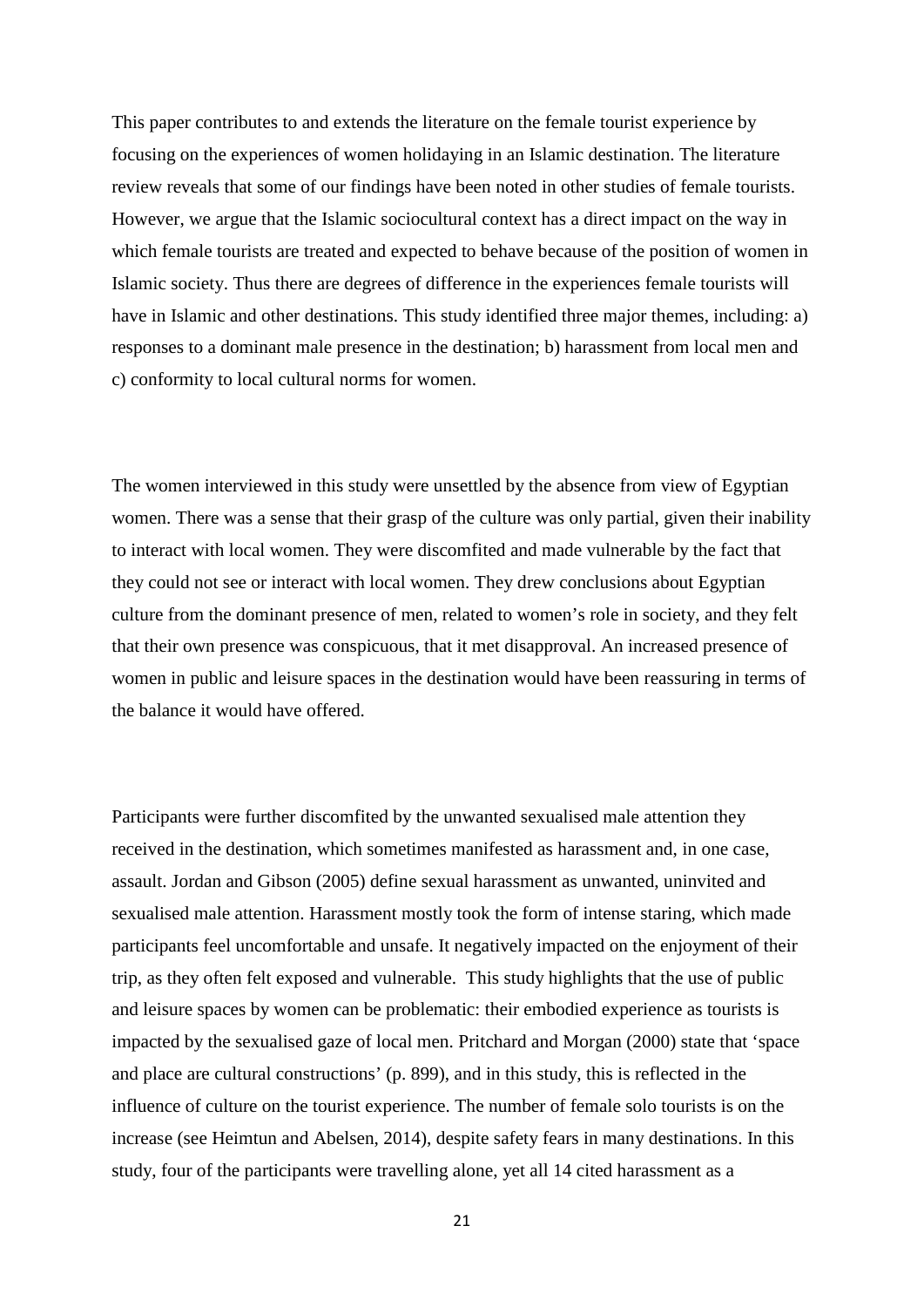problematic factor that would prevent them returning to Egypt alone. Even in company women experienced unwanted attention: they were convinced that this would be amplified if they were alone, a feeling that is supported in the literature on solo female tourists. Sexual harassment and sexual assault are phenomena that are documented in countries throughout the world. Also well documented are the coping strategies that women adopt to ward off attention and danger (see Vera-Grey, 2017). What is noted in this study is that the female participants found male attention to be relentless. The Egyptian author of this paper corroborates this observation: she states that women face constant harassment on the streets in Egypt even if they are covered, and like Eltahawy (2015), she attributes this to the influence of religion on society. Whether or not the new laws on and penalties for sexual harassment result in a change in behaviour that improves women's experiences on the streets of Egypt remains to be seen.

Participants felt placed in a position whereby their own conformity to local gender roles and behaviour was required to smooth their journey through Egyptian society. It was a means to an end to adopt the local dress code, to defer to their male companion, and to use men as protectors. However, this did not always sit comfortably, given the contrast with the practice followed in their origin culture. The temporary nature of the trip meant that locals' deference to the male tourist was tolerated by some participants; others resisted the subservient role they were forced to occupy as female companions, though this did not result in a change in behaviour. By contrast, participants travelling with men were glad of their company, and imbued their male companion with the power to ward off danger, to limit the unwanted attention they received. Hence there is a contradiction. Among some participants, safety and comfort were paramount. Jordan and Gibson (2005) state that tourism is an arena where women can practise resistance to gendered stereotypes, resulting in feelings of empowerment. However, our study shows that the opposite may be true if the sociocultural environment doesn't permit experimentation. When resistance may meet harassment and even assault, our study shows that conformity to local norms for behaviour is more common. Furthermore, as mentioned previously, participants would not return to Egypt unaccompanied because of the unwanted attention they received. Thus they weren't liberated, but rather confined by their tourist experience in Egypt. Wilson and Little (2008) note that some women may resist the

22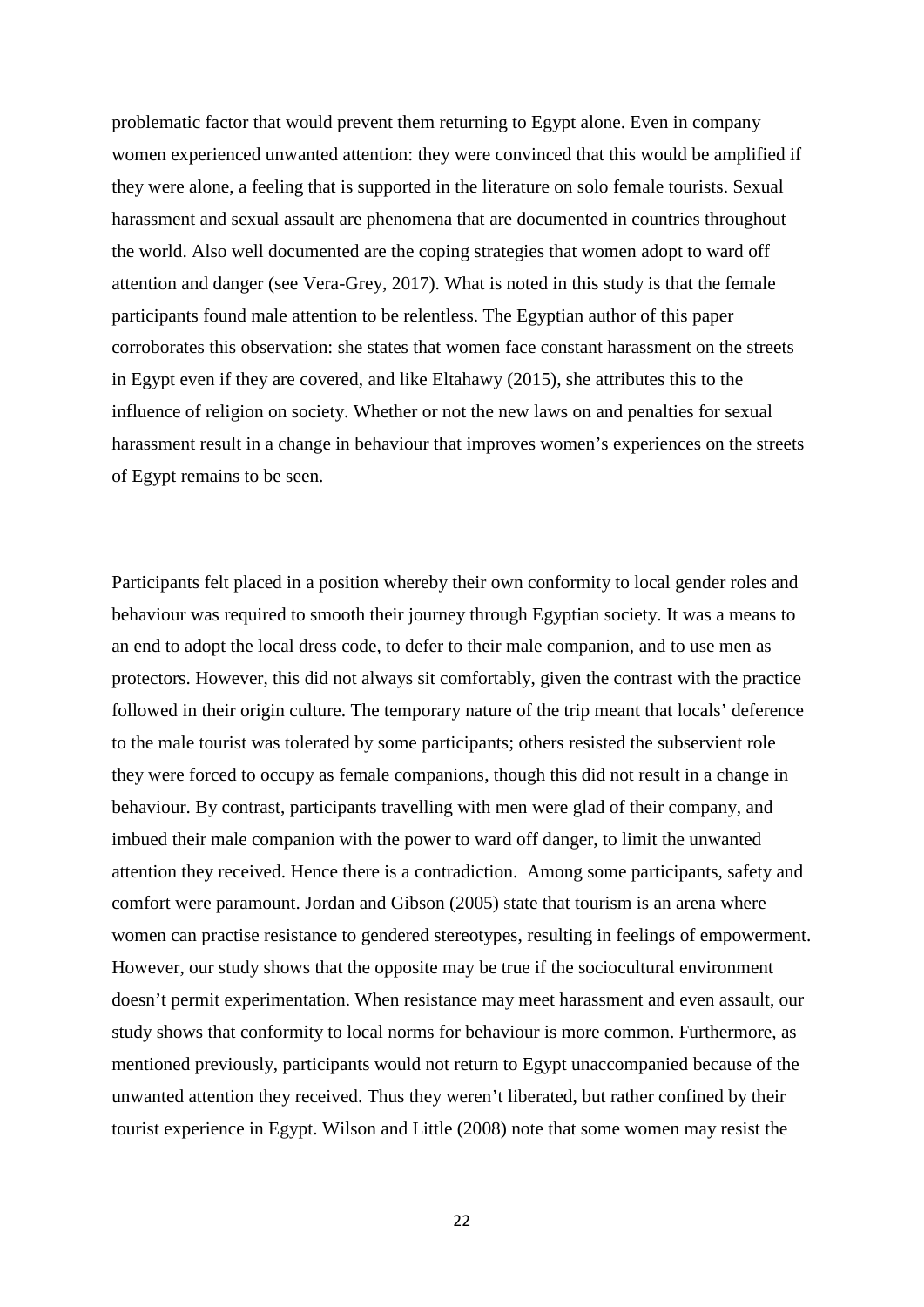geography of women's travel fear, but this was not the case in our study: safety outweighed identity concerns.

Coping strategies were adopted to ward off male surveillance. The most important coping mechanism used to try to reduce attention was the adoption of the local dress code. This was a practical decision participants made, in part to respect local cultural norms but mostly to minimise their own discomfort. The Egyptian author of this paper also covers herself when she visits Egypt, in order to ward off harassment, which is intensified if a woman is not covered. This study highlights the impact of self-surveillance on the embodied experience of being a female tourist in Egypt. As Wilson and Little (2008) state, women on holiday have to constantly gauge the tourist landscape for danger and "strategise accordingly" (p. 181). The tourist landscape is used differently by men and women; women need to do "what's safe, right and sensible to keep themselves out of harm's way" (p. 182). In addition, as Light and Young (2014) observe, habits are a form of learned behaviour that are stable and resistant to change if the contexts in which they are enacted also remain stable. In our study setting, the sociocultural context had changed, and behaviour was adapted accordingly.

Qualitative researchers acknowledge that a small sample makes generalisation impossible (Mason, 2002); instead they refer to the transfer of theoretical concepts found in one situation to other settings. Egypt was the focus of this qualitative study, but the authors feel that the experiences of the participants in Egypt could be transferred to other Islamic destinations where similar social norms apply that may affect the female tourist experience. Eltahawy (2015) states that women are highly controlled and treated as inferior in all Arab states, owing to the impact of religion on sociocultural norms for behaviour. This carries implications for the way female tourists will be treated in such destinations. However, context is all important in qualitative research, and as such, the authors very cautiously propose transferability to similar situations. Further research would help to establish the extent to which women's experiences as tourists in Egypt may be shared by female tourists in other Muslim countries. Research could also focus on the female tourist experience in a less conservative Muslim country such as Turkey, as well as on the solo female tourist experience in an Islamic destination.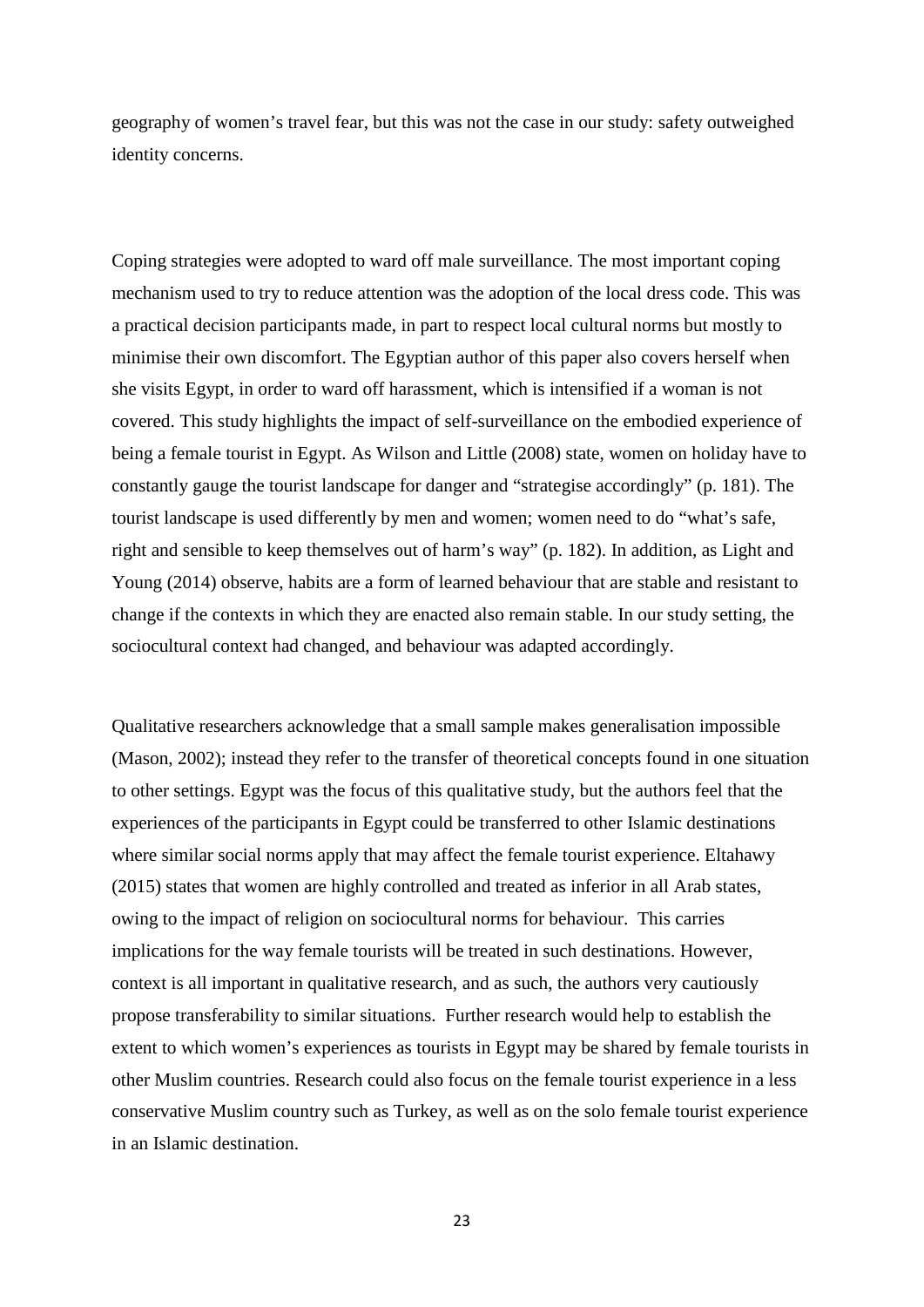To conclude, as feminist scholars, we have to hope that our research will help shed light on the way that women are perceived and treated in a patriarchal society such as Egypt. As stated previously, the female tourist experience offers a mirror on the host society: as women's status improves in Egypt, so will the female tourist's treatment at the hand of the host. By disseminating our work, including to and beyond the academic audience, we hope to contribute to a dialogue about and an eventual shift in social attitudes to Egyptian women's position and value.

#### **References**

Abou Zeid, G., 2006. Women's access to the decision-making process across the Arab nation, *In:* Dahlerup, D., ed. *Women, quotas and politics*, Stockholm University, Routledge. 168-193.

Ahmed, L. 1993. *Women and gender in Islam: Historical roots of a modern debate*, Yale University Press.

Ahmed T*,* Kadir A*.*, 2013*.* Impact of information sources on the decision making process of travel to the Egyptian tourist destination after January 25, 2011*. Tourism* 61*(*4*):* 395*–*423*.*

Aitchison, C., 1999. New cultural geographies: the spatiality of leisure, gender and sexuality, *Leisure Studies*, 18:1, 19-39.

Aitchison, C., 2005. Feminist and gender perspectives in tourism studies: The social-cultural nexus of critical and cultural theories. *Tourist Studies* 5(3): 207–224.

Al-Ali, N., 2000. *Secularism, Gender and the State in the Middle East: The Egyptian Women's Movement*, Cambridge, Cambridge University Press.

Al- Hamarneh, A. & Steiner, C., 2004. Islamic tourism: rethinking the strategies for Islamic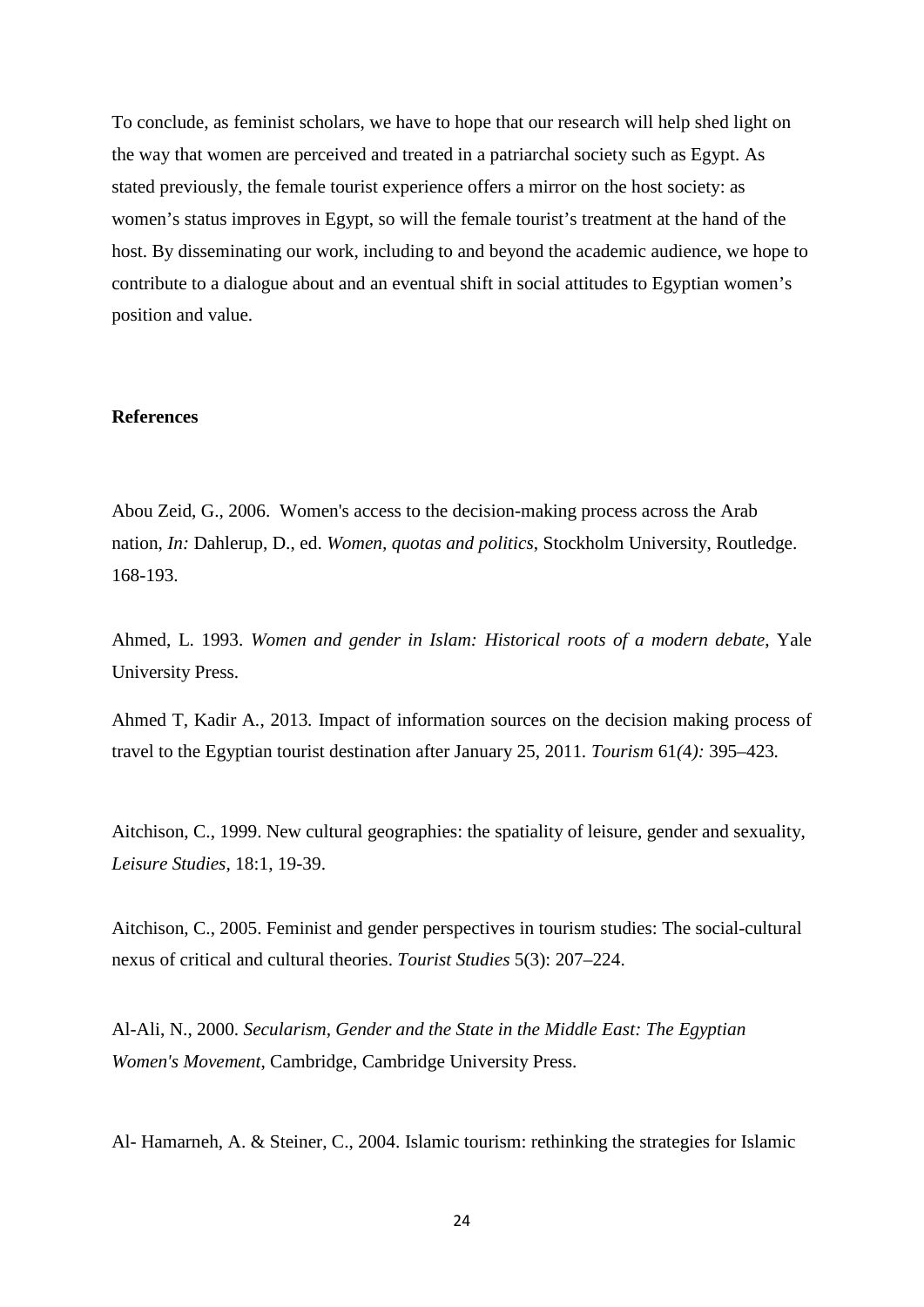development of the Arab world after 11 September 2011, *Comparative Studies of South Asia, Africa and the Middle East*, Volume 24, Number 1,173-182.

Al-Hibri, A., Y.,2000. Muslim women's rights in the global village: Challenges and opportunities, *Journal of Law and Religion*, Vol. 15, No.1/2, 37-66.

Ali, A., 2015. *Heretic*, New York: Harper Collins.

Arafa, E., 2015. *A German tourist not to press rape charges against a tourism worker*, Al-Youm El-Sabe' [online]. Translated by Egyptian author. Cairo: Youm7.

Ayad, T., H., and Shujun, Y., 2012. Travel motivations of Chinese tourists to Egypt. *International Conference on Trade, Tourism and Management*, December 21-22, Bangkok.

Aziz, H., 2001. The Journey: an overview of tourism and travel in the Arab/ Islamic context. *In*: Harrison, D., ed. *Tourism and the less developed world: issues and case studies*. Wallingford, CABI, 151-159,

Battur, M., Ismail, M. N., & Barrur, M., 2010. The impact of destination attributes on Muslim tourist's choice, *International Journal of Tourism Studies*, DOI: 10.1002/jtr.824.

BBC News. (2014) Egypt brings in new sexual harassment laws, *BBC News* [online], 05 June 2014, Available from:<http://www.bbc.co.uk/news/world-middle-east-27726849> [Accessed 08 June 2014].

Berdychevsky, L., Poria, Y., & Uriely, N., 2010. Casual sex and the backpacking experience: The case of Israeli women. *In*: Poria, Y., & Carr, N., eds. *Sex and the sexual during people's leisure and tourism experiences*. Cambridge: Cambridge Scholars Publishing, 105–118.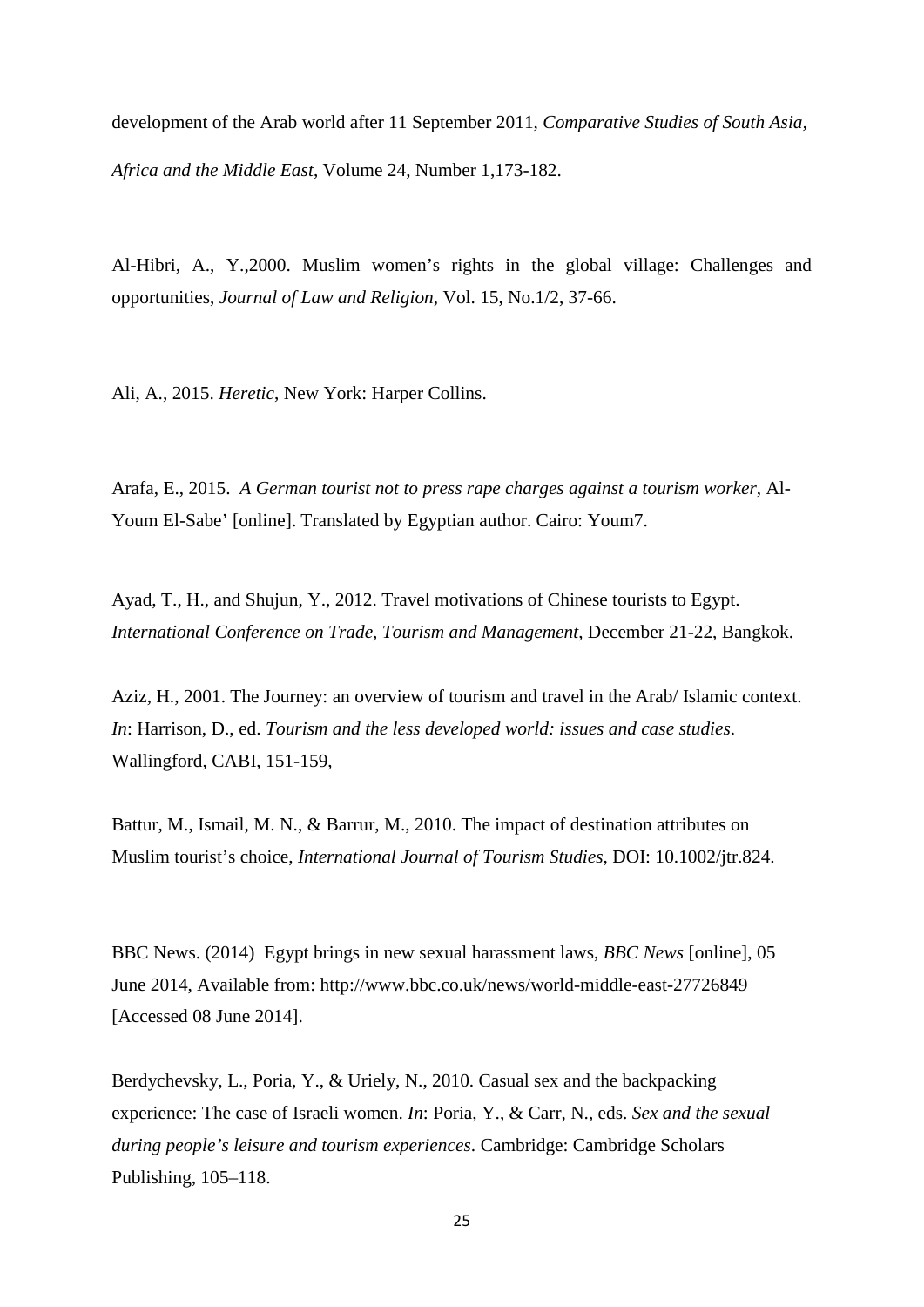Berdychevsky, L. Gibson, H., Poria, Y., 2013a. Women's sexual behaviour in tourism: Loosening the bridle. *Annals of Tourism Research*. 42, 65–85.

Berdychevsky, L., Poria, Y., & Uriely, N., 2013b. Sexual behavior in women's tourist experiences: Motivations, behaviors, and meanings. Tourism Management, 35, 144–155.

Berdychevsky, L., Gibson, H. & Poria, Y., 2015. Inversions of sexual roles in women's tourist experiences: mind, body, and language in sexual behaviour, *Leisure Studies*, 34:5, 513-528.

Brunt, P. and Brophy, K., 2006. Gay tourist victimisation. *International Review of Victimology,* 2006, Vol.13, 275-299.

Carr, N., 2001. An exploratory study of gendered differences in young tourists perception of danger within London. *Tourism Management*, 22, 565-570.

Central Agency for Public Mobilization and Statistics (CAPMAS), 2008. *Labour force research* [online], Cairo, CAPMAS.

Cockburn-Wootten, C., Friend, L. & McIntosh, A., 2006. A Discourse Analysis of Representational Spaces: Writings of Women Independent Traveler. *Tourism* 54(1): 7-16.

Din K. (1989). Islam and tourism: Patterns, issues, and options. *Annals of Tourism Research*, 16(4):542-563.

Drolet, J., 2010. Women, micro credit and empowerment in Cairo, Egypt, *International Social Work*. 54(5), 629-645. doi:10.1177/0020872810382681.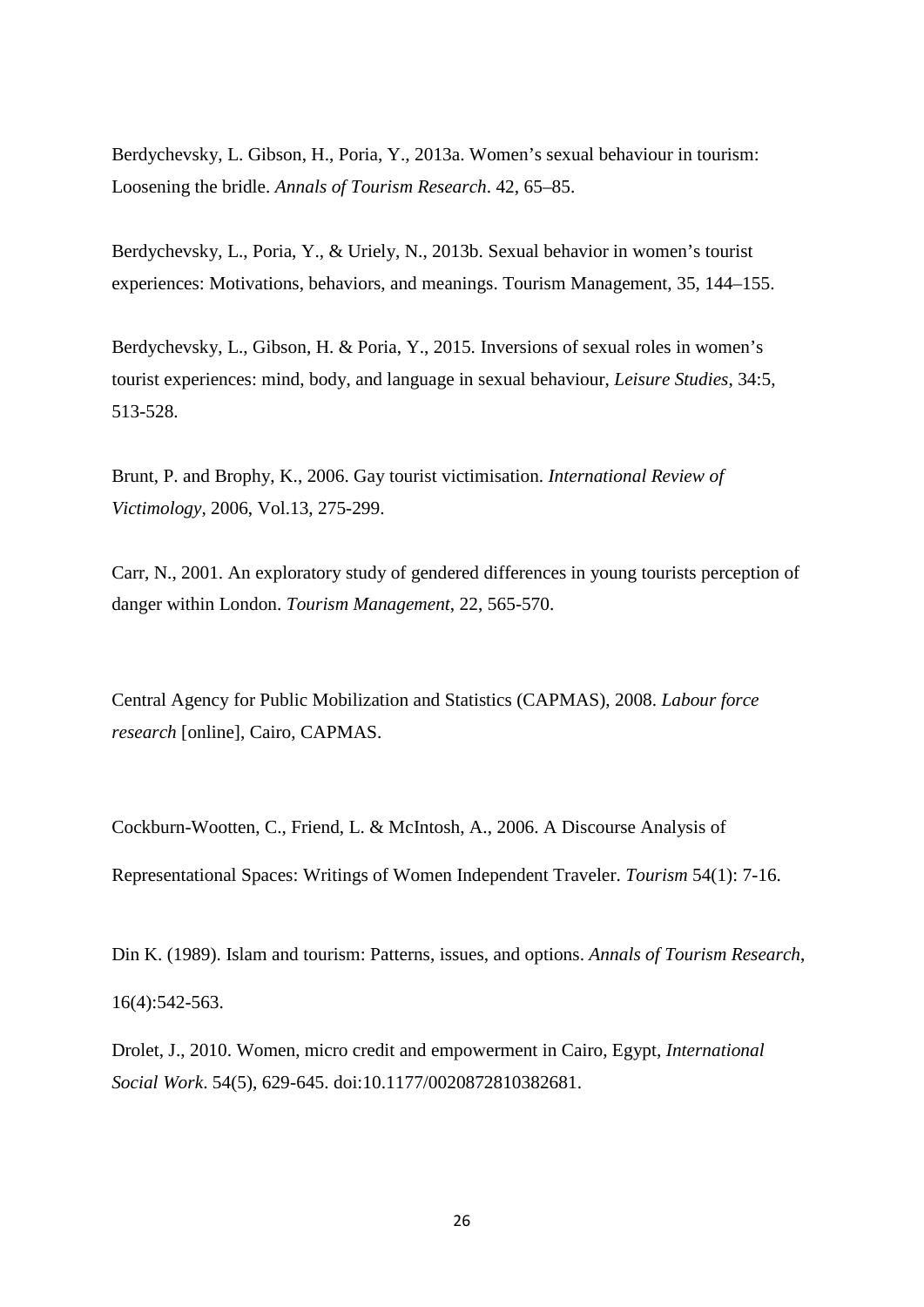Durko, A. and Petrick, J., 2013. Family and Relationship Benefits of Travel Experiences: A Literature Review *Journal of Travel Research,* 52, 720-730.

Egypt Independent., 2013. 86 hotels closed in the Red Sea due to tourism recession, *Egypt Independent* [online], 11 September 2013. Available from: [http://www.egyptindependent.com/news/86-hotels-closed-red-sea-due-tourism-recession,](http://www.egyptindependent.com/news/86-hotels-closed-red-sea-due-tourism-recession,%20%5bAccessed%2015)  [\[Accessed 15](http://www.egyptindependent.com/news/86-hotels-closed-red-sea-due-tourism-recession,%20%5bAccessed%2015) May 2015].

Egypt Independent., 2015. Travel ban a blow to tourism, *Egypt Independent* [online], 08 November 2015. Available from: http://www.egyptindependent.com/news/travel-ban-blowtourism, [Accessed 21 December 2015].

Eltahawy, M., 2015. *Headscarves and hymens*, London: Weidenfeld & Nicolson.

Figueroa-Domecq, C., Pritchard, A., Segovia-Perez, M., Morgan, N. Villace-Moliero, T., 2015. Tourism gender research: a critical accounting. *Annals of Tourism Research*, 52, 87- 103.

Francombe, J., 2014. Learning to leisure: femininity and practices of the body, *Leisure Studies*, 33(6): 580-597.

Gadami, M., 2012. The role of Islam in the tourism industry. *Management Arts*, 52 (2012) 11204*-*11209.

Ghanem, M., Saad, S., 2015. Enhancing sustainable heritage tourism in Egypt: challenges and framework of action. *Journal of Heritage Tourism*, Volume 10(21): 357-377.

Gibson, H., and F. Jordan, 1998. Traveling solo: A Cross-cultural study of British and American women aged 30-50. *The fourth International Conference of the Leisure Studies Association*, Leeds 16-20 July.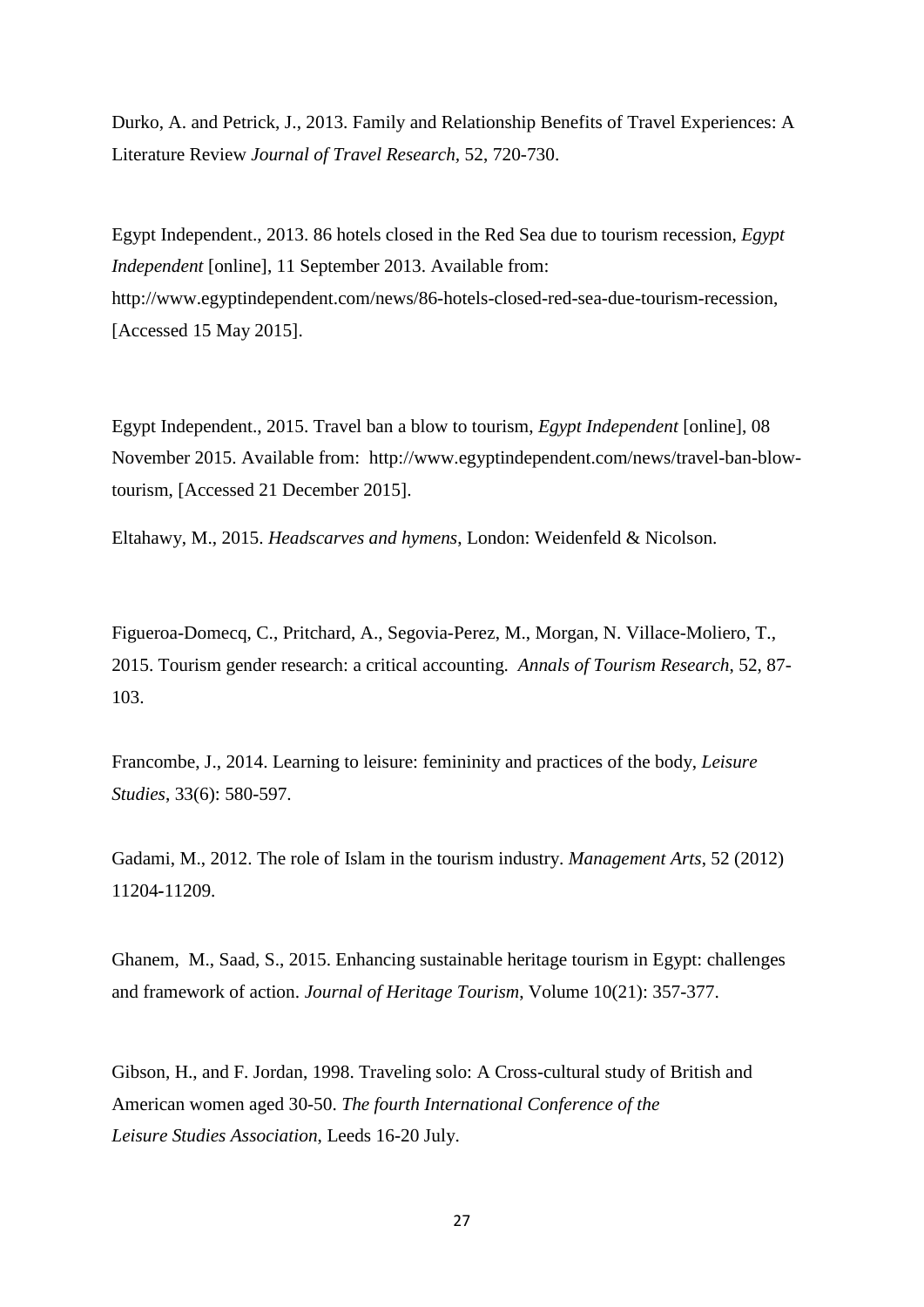Goldschmidt, A., 2004. *Modern Egypt: The Formation of A Nation-state*, [online]. 2nd edition.

Heimtun, B., 2010. The holiday meal: Eating out alone and mobile emotional geographies. *Leisure Studies*, *29*(2), 175–192.

Heimtun, B. and Abelsen, B., 2014. Singles and solo travel: Gender and type of holiday. *Tourism, Culture & Communication*, 13, 161–174.

Hunnicutt, G., 2009. Varieties of patriarchy and violence against women: Resurrecting "Patriarchy" as a theoretical tool. *Violence Against Women***,** 15(5): 553-573.

Jones, I., Brown, L., and Holloway, I., 2013. *Qualitative research in sport and physical activity*. London: Sage.

[Jordan, F. & Gibson, J., 2005.](http://www.sciencedirect.com/science/article/pii/S016073831300011X#b0130) 'We're not stupid but we'll not stay home either': Experiences of solo women travellers, *Tourism Review International*, 9(2), 195–212.

Jordan, F. & Aitchison, C., 2008. Tourism and the sexualisation of the gaze: Solo female tourists' experiences of gendered power, surveillance and embodiment. *Leisure Studies*, 27 (3): 329–349.

Junek, O., Binney, W. & Winn, S., 2006. All-Female Travel: What do women really want? *Tourism* 54(1): 53-62.

Knell, Y., 2015. Egypt tourism teeters after Sinai plane, *BBC* [Online], 12 November 2015, Available from: http://www.bbc.co.uk/news/world-europe-34797165, [Accessed 01 December 2015].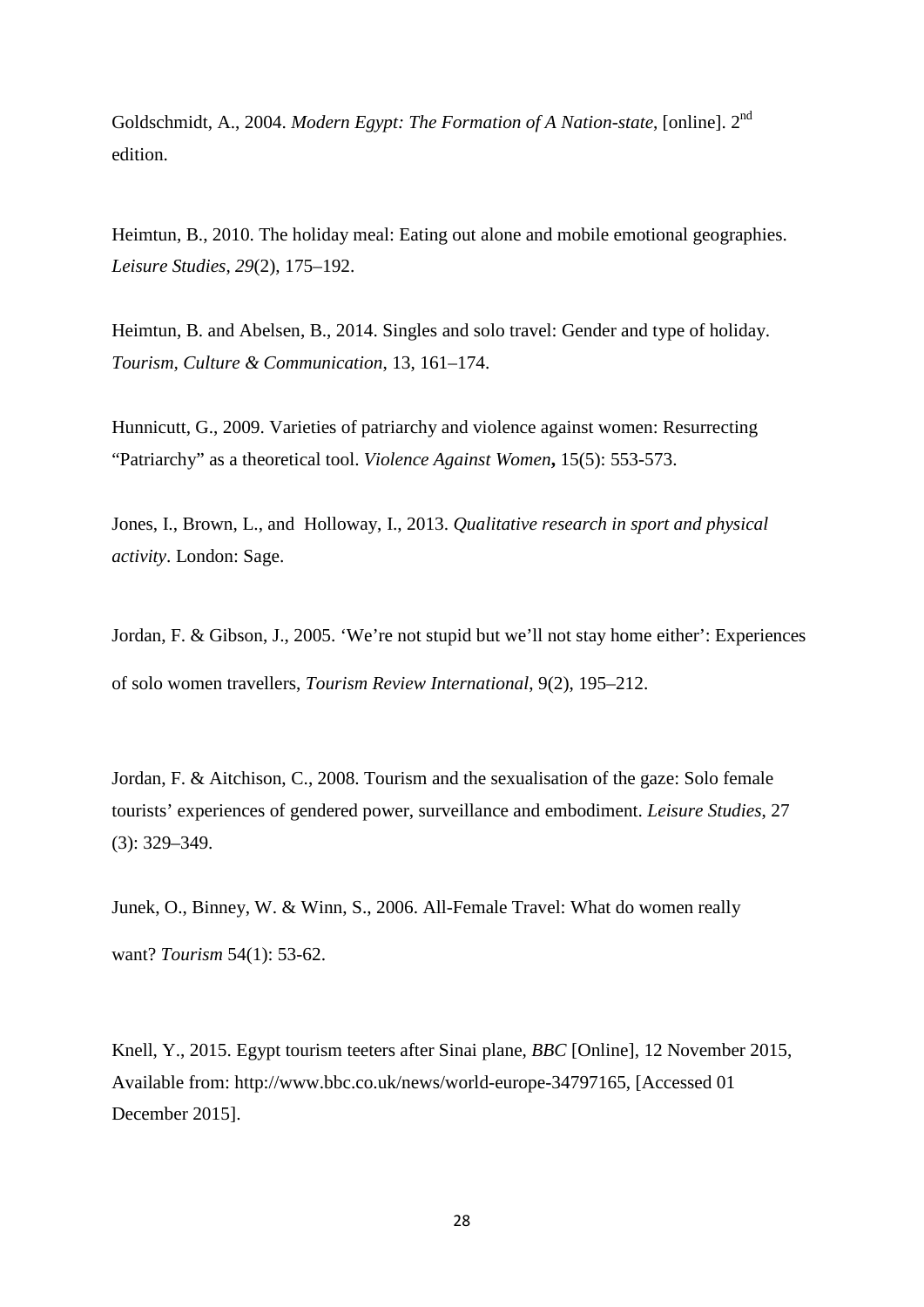Light, D. & Young, C. (2014) Habit, Memory, and the Persistence of Socialist-Era Street Names in Post socialist Bucharest, Romania, *Annals of the Association of American Geographers*, 10(3): 668-685

Lin, Y. & Lehto, X., 2006. A Study of Female Travelers' Needs Trajectory and Family Life Cycle, *Journal of Hospitality & Leisure Marketing*, 15 (1): 65-88.

Mason, J., 2002. *Qualitative researching*. 2<sup>nd</sup> edition. London: Sage.

McNamara, K. E., & Prideaux, B., 2010. A typology of solo independent women travellers. *International Journal of Tourism Research*, 12, 253–264.

Mintel, 2011. Travel and Tourism – Egypt – February 2011 [online]. London: Mintel Group.

Orchowski1, L. and Gidycz1, C., 2015. Psychological consequences associated with positive and negative responses to disclosure of sexual assault among college women: A prospective study. *Violence Against Women,* 21 (7) 803– 823.

Pennington- Gray, L. A. & Kerstetter, D. L., 2001. What do university- educated women want from their pleasure travel experiences? *Journal of Travel Research* 40(1): 49-56.

Poria, Y., 2006a. Tourism and spaces of anonymity: An Israeli lesbian woman's travel experience *Tourism,* 54 (1): 33-43.

Poria, Y., 2006b. Assessing gay men and lesbian women's hotel experiences: an exploratory study of sexual orientation in the travel industry. Journal of Travel Research, 44(3), 327e334.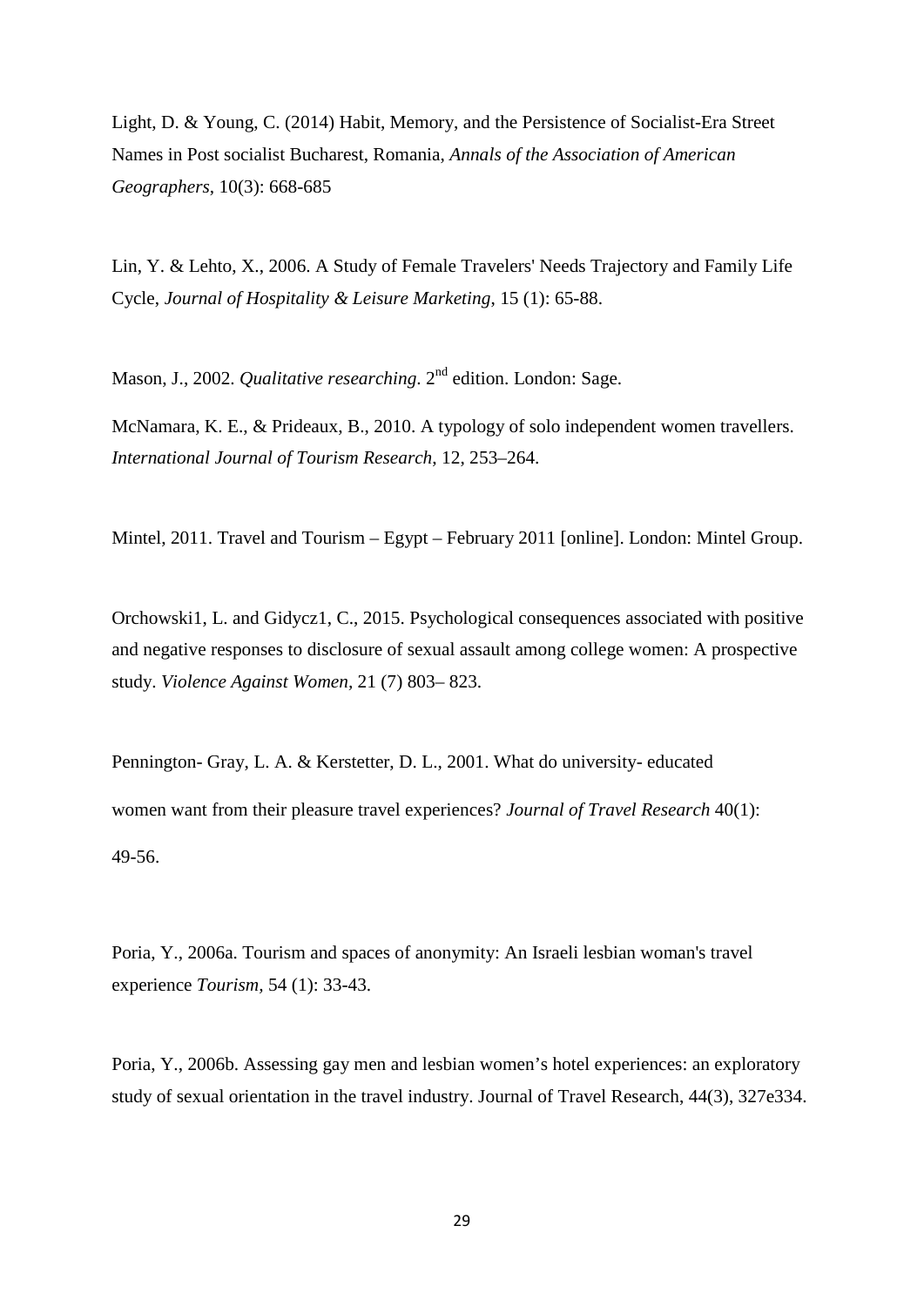Poria, Y. & Taylor, A., 2001. 'I Am Not Afraid to Be Gay When I'm on the Net: Minimising Social Risk for Lesbian and Gay Consumers When Using the Internet. *Journal of Travel and Tourism Marketing,* 11 (2), 127-142.

Pritchard, A. & Morgan, N., 2000. Privileging the Male Gaze Gendered Tourism Landscape. *Annals of Tourism Research* 27(4): 884-905.

Research and Markets, 2013. Egypt Tourism Industry: Insight into the Egyptian Tourism Market, [online], San Francesco.

Rugh, A., B., 1986. *Reveal and Conceal: Dress in Contemporary Egypt*, Syracuse University Press.

Sanad, H. S., Kassem, A. M., & Scott, N., 2010. Tourism and Islamic law. In N. Scott &

J. Jafari, eds. *Tourism and the Muslim world: Bridging tourism theory and practice* (17-30). Bingley, UK: Emerald.

Scraton, S. &Watson, B., 1998. Gendered cities: women and public leisure space in the 'postmodern city', *Leisure Studies*, 17:2, 123-137.

Sehlikoglu, S. & Karakas, F., 2014. We can have the cake and eat it too: leisure and spirituality at 'veiled' hotels in Turkey*, Leisure Studies*, [online], Available from: http://www.tandfonline.com/doi/abs/10.1080/02614367.2014.966745 [Accessed 19 May 2015].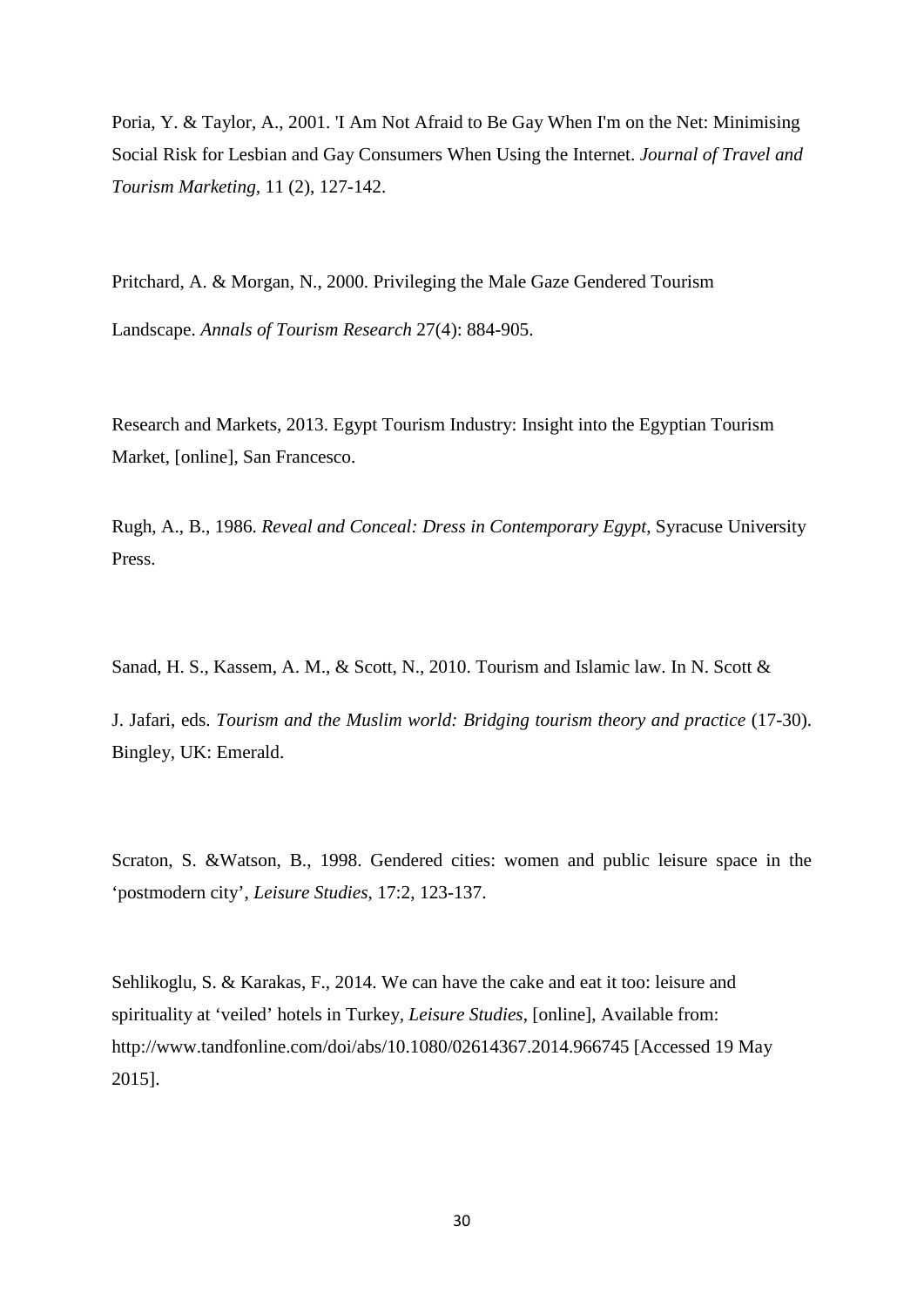Shaalan, I. M., 2005. Sustainable tourism development in the Red Sea of Egypt: threats and opportunities. *Journal of Cleaner Production*, 13, 83-87.

Shalaby, M., 2013. When Sexual Harassment Becomes a Barrier to Development. *Issue Brief*, No. 12.23.13. Rice University's Baker Institute, Houston, Texas.

Small, J., [2005.](http://www.sciencedirect.com/science/article/pii/S016073831300011X#b0185) Women's holidays: Disruption of the motherhood myth. *Tourism Review International*, 9 (2): 139–154.

Sobaih, A., E., 2015. Hospitality employment issues in developing countries: The case of Egypt. *Journal of Human Resources in Hospitality & Tourism*, [Volume 14,](http://www.tandfonline.com/loi/whrh20?open=14#vol_14) (3): 221-243.

Solomon, M. R., 2013. *Consumer Behavior: Buying, Having and Being*, 10<sup>th</sup> ed, Pearson.

Stephenson, M. L., 2014. Deciphering 'Islamic hospitality': Developments, challenges and opportunities, *Tourism Management*, 40 (2): 155–164.

Swain, M., 1995 Gender in tourism. *Annals of Tourism Research*, 22 (2): 247-266.

The Guardian, 2015. Egypt plane crash: Russia says jet was bombed in terror attach, *The Guardian* [online], 17 November 2015. Available from: http://www.theguardian.com/world/2015/nov/17/egypt-plane-crash-bomb-jet-russia-securityservice, [Accessed 01 December 2015].

Timothy, D. J., & Iverson, T., 2006. Tourism and Islam: consideration of culture and duty. In D. J. Timothy, & D. H. Olsen, eds. Tourism, religion and spiritual journeys,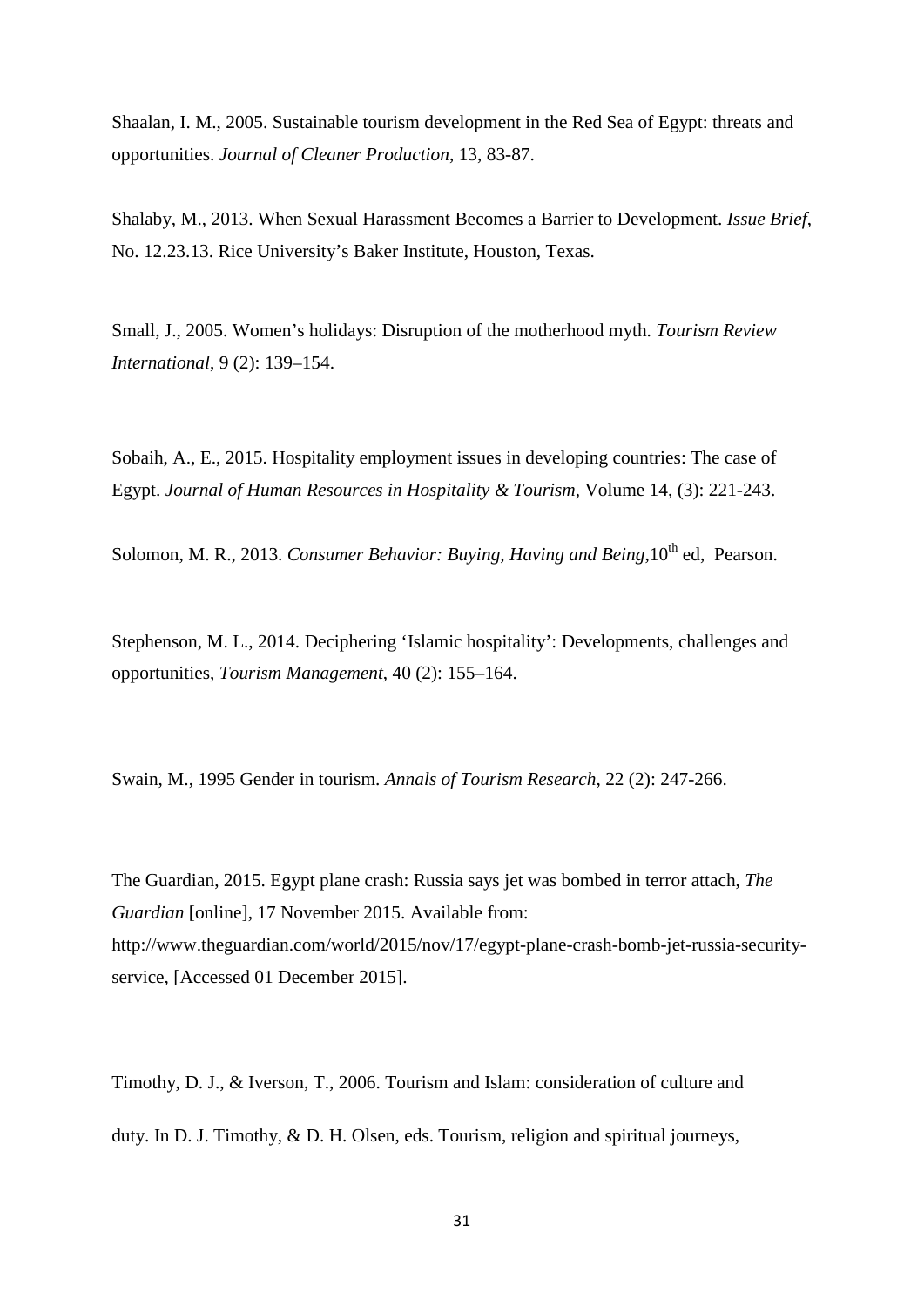(186-205). Oxford Taylor Francis Group, Routledge.

United Nations World Tourism Organization, 2012. *Tourism Highlights*. Madrid, 2012.

Valentine, G., 1989. The geography of women's fear. *Area*, 21: 385–390.

Vera-Gray, F. 2017 *Men's intrusion, women's embodiment: a critical analysis of street harassment* Abingdon: Routledge

Ward, D., and Machan, T., 2014. Nile river cruise guide, *The Guardian* [online], 25 July 2014. Available from: [http://www.telegraph.co.uk/travel/cruises/riversandcanals/10987768/Nile-river-cruise](http://www.telegraph.co.uk/travel/cruises/riversandcanals/10987768/Nile-river-cruise-guide.html)[guide.html,](http://www.telegraph.co.uk/travel/cruises/riversandcanals/10987768/Nile-river-cruise-guide.html) [Accessed 17 December 2015].

Wearing, B., 1998. *Leisure and feminist theory*. London: Sage.

Wilson, E. and Little, D.E., 2005. A 'relative escape'? The impact of constraints on women who travel solo. *Tourism Review International* 9 (2): 155–174.

Wilson, E., & Little, D. E., 2008. The solo female travel experience: Exploring the 'geography of women's fear'. *Current Issues in Tourism*, 11(2): 167–186.

Wilson, S., 2011. *Culture shock! Egypt*, [online], Marshall Cavendish International Asia Pte Ltd.

World Bank Group, 2015. *International tourism, number of arrivals*, [online], Washington: World Bank Group.

World Health Organisation, 2014. *Violence against women*, [online], Geneva, WHO Media centre.